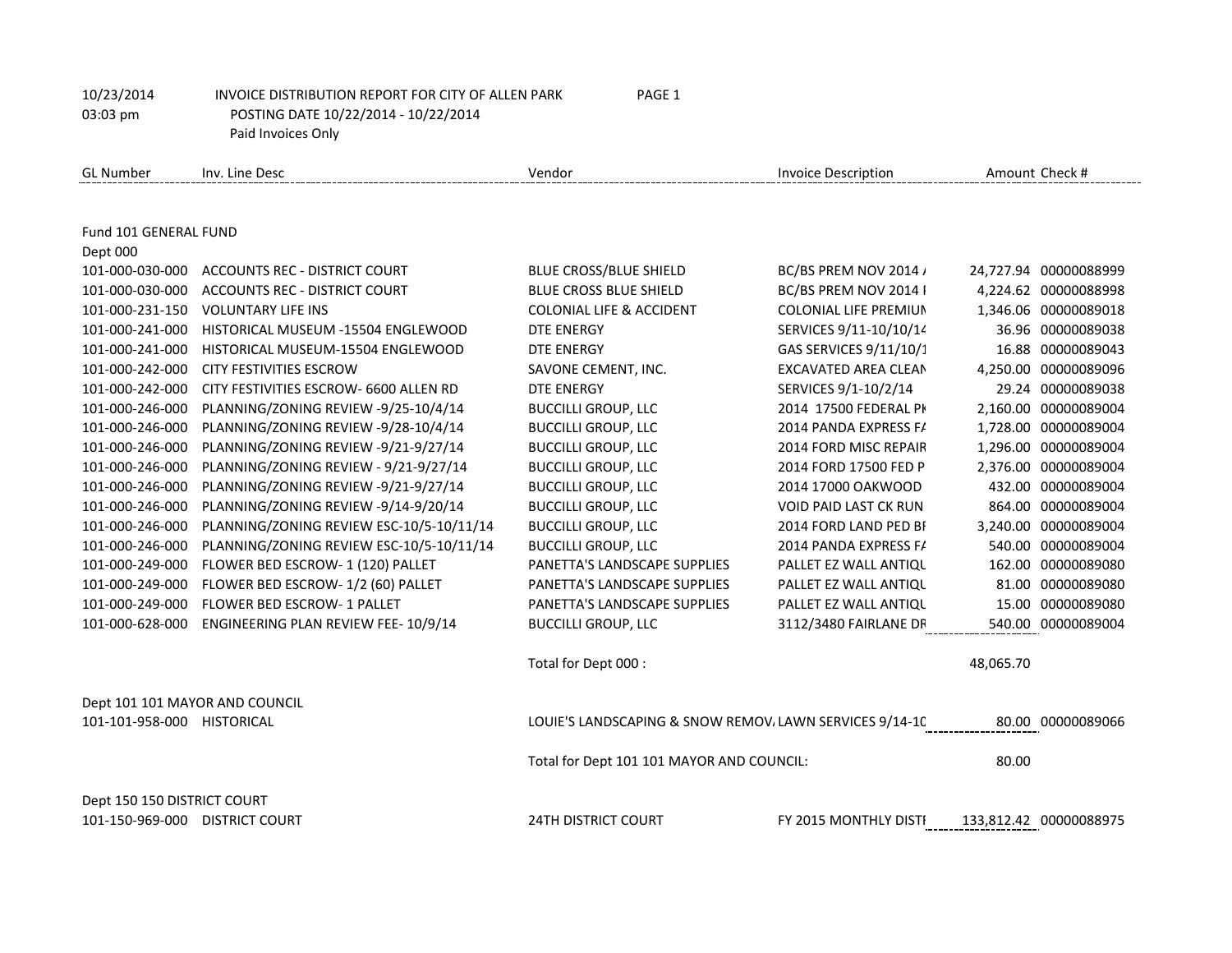| <b>GL Number</b>            | Inv. Line Desc                        | Vendor                                                     | <b>Invoice Description</b>  | Amount Check #       |
|-----------------------------|---------------------------------------|------------------------------------------------------------|-----------------------------|----------------------|
|                             |                                       | Total for Dept 150 150 DISTRICT COURT:                     |                             | 133,812.42           |
|                             |                                       |                                                            |                             |                      |
| Dept 215 215 CLERK          |                                       |                                                            |                             |                      |
| 101-215-716-000             | <b>MEDICAL- CLERK</b>                 | <b>BLUE CROSS/BLUE SHIELD</b>                              | BC/BS PREM NOV 2014 /       | 1,184.96 00000088999 |
| 101-215-728-000             | OFFICE/OPERATING SUPPLIES- CLERK      | <b>ASADOORIAN FAMILY PRINT</b>                             | SUPPLIES ENVELOPES/C        | 68.83 00000088986    |
| 101-215-828-000             | ELECTION OPERATING SUPPLIES           | ELECTION SYSTEMS & SOFTWARE                                | CODING FOR NOV 2014         | 3,824.50 00000089045 |
| 101-215-828-000             | ELECTION OPERATING SUPPLIES           | PRINTING SYSTEMS, INC.                                     | <b>SUPPLIES FOR THE NOV</b> | 302.00 00000089086   |
| 101-215-837-000             | <b>ELECTION INSPECTORS</b>            | FENNER, DIANA                                              | <b>WORKED AUG PRIMARY</b>   | 135.00 00000089047   |
|                             |                                       | Total for Dept 215 215 CLERK:                              |                             | 5,515.29             |
| Dept 221 221 ADMINISTRATION |                                       |                                                            |                             |                      |
| 101-221-702-000             | P/T PERS. SERV.- TEREASA KEIZER       | <b>KELLY SERVICES INC</b>                                  | TEMP SERVICES 9/28-10       | 1,995.00 00000089062 |
| 101-221-702-000             | P/T PERS. SERV.- TEREASA KEIZER       | <b>KELLY SERVICES INC</b>                                  | TEMP SERVICES WK END        | 997.50 00000089062   |
| 101-221-716-000             | <b>MEDICAL- ADMIN</b>                 | BLUE CROSS/BLUE SHIELD                                     | BC/BS PREM NOV 2014 /       | 866.95 00000088999   |
| 101-221-728-000             | OFFICE SUPPLIES-ADMIN                 | ASADOORIAN FAMILY PRINT                                    | SUPPLIES ENVELOPES/C        | 68.83 00000088986    |
| 101-221-826-000             | CITY ATTORNEY- REP INV 16910          | PENTIUK, COUCREUR AND KOBILJAK, P.C PROF SERV AUG 2014     |                             | 6,000.00 00000089081 |
| 101-221-826-000             | <b>CITY ATTORNEY</b>                  | PENTIUK, COUCREUR AND KOBILJAK, P.C PROF SERVICE JULY 2014 |                             | 6,000.00 00000089081 |
| 101-221-826-000             | CITY ATTORNEY- REP INV 16935- ADM FEE | PENTIUK, COUCREUR AND KOBILIAK, P.C AP DOWNRIVER SEWER     |                             | (1.35) 00000089081   |
| 101-221-826-000             | CITY ATTORNEY- REP 16102 ADM FEE      | PENTIUK, COUCREUR AND KOBILIAK, P.C AP DOWNRIVER SEWER     |                             | (36.00) 00000089081  |
| 101-221-827-000             | PROSECUTING ATTORNEY- REP INV 16911   | PENTIUK, COUCREUR AND KOBILIAK, P.C PROF SERV AUG 2014     |                             | 2,000.00 00000089081 |
| 101-221-827-000             | PROSECUTING ATTORNEY                  | PENTIUK, COUCREUR AND KOBILIAK, P.C PROF SERVICES JULY 201 |                             | 2,000.00 00000089081 |
| 101-221-962-000             | <b>MISCELLANEOUS</b>                  | SOUNDQUE MULTIMEDIA                                        | ALLEN PARK TOWN HALI        | 250.00 00000089104   |
| 101-221-976-000             | <b>BLOCK GRANTS</b>                   | <b>COMMUNITY LIVING SERVICES</b>                           | <b>HOME HEALTHCARE FY 2</b> | 1,003.00 00000089020 |
| 101-221-976-000             | BLOCK GRANTS- 7/1/14-9/30/14          | KIBBY, MARK A.                                             | TOTAL FOR CDBG RELAT        | 2,820.00 00000089063 |
|                             |                                       | Total for Dept 221 221 ADMINISTRATION:                     |                             | 23,963.93            |
| Dept 225 225 ASSESSOR       |                                       |                                                            |                             |                      |
| 101-225-716-000             | MEDICAL- ASSESSING                    | <b>BLUE CROSS/BLUE SHIELD</b>                              | BC/BS PREM NOV 2014 /       | 393.19 00000088999   |
| 101-225-728-000             | <b>OFFICE SUPPLIES- ASSESS</b>        | <b>ASADOORIAN FAMILY PRINT</b>                             | SUPPLIES ENVELOPES/C        | 68.83 00000088986    |
| 101-225-963-000             | PROFESSIONAL SERVICES                 | <b>MEGHAN PORTER LLC</b>                                   | TIMESHEET FOR 33 HRS        | 1,155.00 00000089071 |
| 101-225-963-000             | PROFESSIONAL SERVICES                 | <b>GARY EVANKO LLC</b>                                     | TIMESHEET FOR 4 HRS         | 260.00 00000089048   |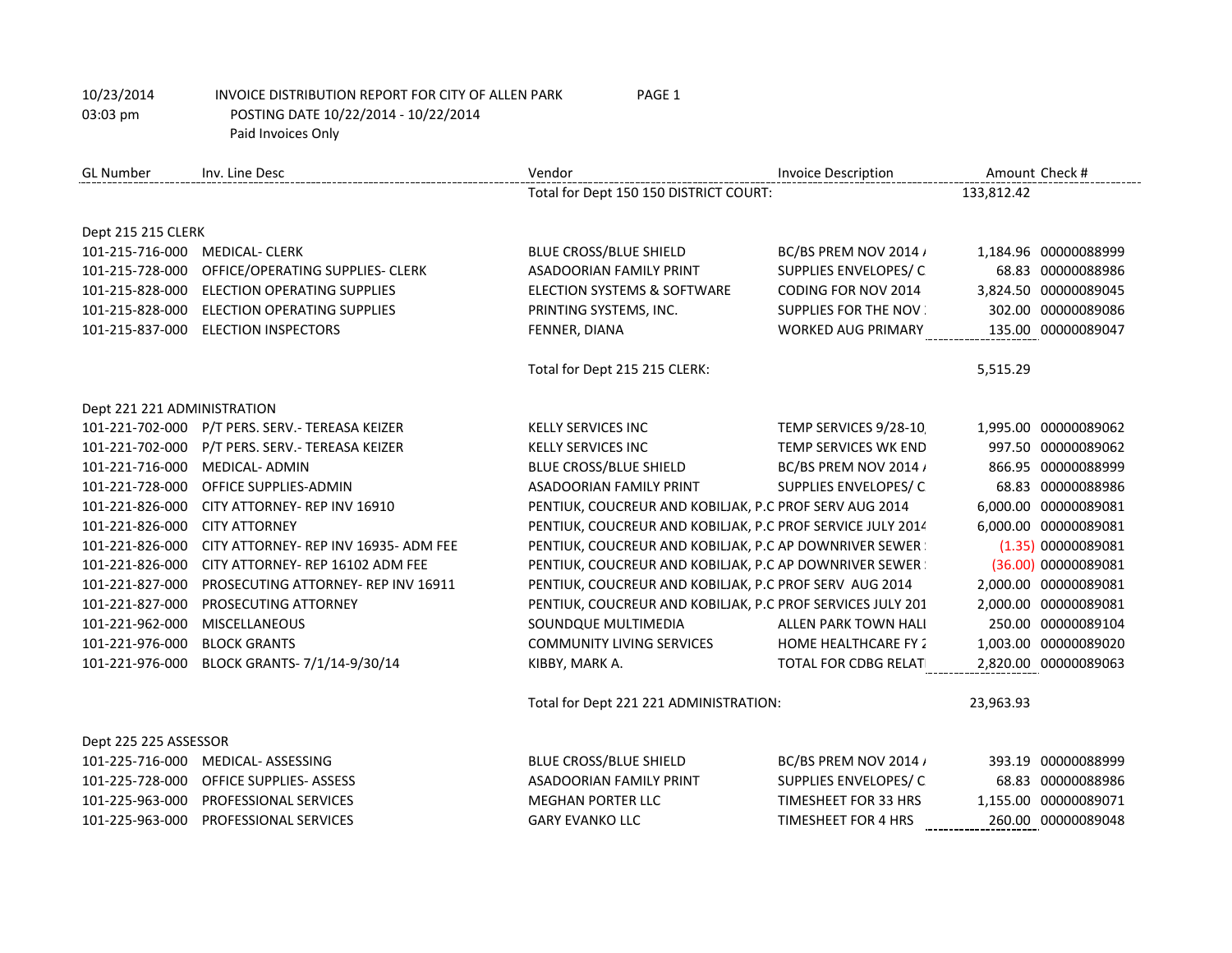| <b>GL Number</b>       | Inv. Line Desc                   | Vendor                            | <b>Invoice Description</b>   |          | Amount Check #        |
|------------------------|----------------------------------|-----------------------------------|------------------------------|----------|-----------------------|
|                        |                                  | Total for Dept 225 225 ASSESSOR:  |                              | 1,877.02 |                       |
|                        |                                  |                                   |                              |          |                       |
| Dept 230 230 FINANCE   |                                  |                                   |                              |          |                       |
| 101-230-716-000        | <b>MEDICAL-FINANCE</b>           | BLUE CROSS/BLUE SHIELD            | BC/BS PREM NOV 2014 /        |          | 2,276.13 00000088999  |
| 101-230-728-000        | OFFICE SUPPLIES- FINANCE         | <b>ASADOORIAN FAMILY PRINT</b>    | SUPPLIES ENVELOPES/C         |          | 68.85 00000088986     |
| 101-230-728-000        | OFFICE SUPPLIES- FINANCE CARDS   | <b>ASADOORIAN FAMILY PRINT</b>    | SUPPLIES ENVELOPES/C         |          | 54.00 00000088986     |
|                        |                                  | Total for Dept 230 230 FINANCE:   |                              | 2,398.98 |                       |
| Dept 253 253 TREASURER |                                  |                                   |                              |          |                       |
| 101-253-728-000        | OFFICE SUPPLIES- TREASURY        | <b>ASADOORIAN FAMILY PRINT</b>    | SUPPLIES ENVELOPES/C         |          | 68.83 00000088986     |
| 101-253-962-000        | <b>MISCELLANEOUS</b>             | ARMSTRONG, MAUREEN                | REIMBURSEMENT OF MI          |          | 237.09 00000088985    |
|                        |                                  | Total for Dept 253 253 TREASURER: |                              | 305.92   |                       |
| Dept 263 263 CITY HALL |                                  |                                   |                              |          |                       |
| 101-263-701-000        | PERSONAL SERVICES- CATESIA WOODS | ADVANCE AP STAFFING SOLUTIONS     | CLEANING SERVICES - 9,       |          | 681.60 00000088979    |
| 101-263-701-000        | PERSONAL SERVICES- CATESIA WOODS | ADVANCE AP STAFFING SOLUTIONS     | CLEANING SERVICES 8/1        |          | 681.60 00000088979    |
| 101-263-701-000        | PERSONAL SERVICES- CATESIA WOODS | ADVANCE AP STAFFING SOLUTIONS     | <b>CLEANING SERVICES 8/2</b> |          | 579.36 00000088979    |
| 101-263-701-000        | PERSONAL SERVICES- CATESIA WOODS | ADVANCE AP STAFFING SOLUTIONS     | CLEANING SERVICES 9/1        |          | 681.60 00000088979    |
| 101-263-701-000        | PERSONAL SERVICES- CATESIA WOODS | ADVANCE AP STAFFING SOLUTIONS     | <b>CLEANING SERVICES 9/2</b> |          | 681.60 00000088979    |
| 101-263-701-000        | PERSONAL SERVICES- CATESIA WOODS | ADVANCE AP STAFFING SOLUTIONS     | TEMP SERVICES 10/6-10        |          | 681.60 00000088979    |
| 101-263-768-000        | UNIFORMS-8/29/14 CITY HALL       | <b>CINTAS CORP.</b>               | UNIFORMS GARAGE, CITY        |          | 20.00 00000089011     |
| 101-263-853-000        | TELEPHONE-10/13-11/12/14         | <b>AT &amp; T</b>                 | PHONE SERVICES TREASI        |          | 21.13 00000088988     |
| 101-263-853-000        | TELEPHONE-10/10-11/9/14          | <b>AT &amp; T</b>                 | PHONE SERVICE ADM OF         |          | 1,630.37 00000088988  |
| 101-263-853-000        | TELEPHONE-10/1-10/31/14          | <b>AT &amp; T</b>                 | PHONE SERV ADM INS           |          | 542.95 00000088988    |
| 101-263-853-000        | TELEPHONE- CITY HALL             | AT & T LONG DISTANCE              | <b>LONG DIST SERVICES</b>    |          | 1.30 00000088990      |
| 101-263-853-000        | <b>TELEPHONE- ADM</b>            | AT & T LONG DISTANCE              | <b>LONG DIST SERVICES</b>    |          | 2.25 00000088990      |
| 101-263-920-000        | UTILITIES-16850 SOUTHFIELD       | <b>DTE ENERGY</b>                 | GAS SERVICES 9/3-10/3/       |          | 129.85 00000089043    |
| 101-263-920-000        | UTILITIES-16850 SOUTHFIELD       | <b>DTE ENERGY</b>                 | SERVICES 9/11-10/13/14       |          | 11,960.57 00000089041 |
| 101-263-931-000        | <b>BUILDING MAINTENANCE</b>      | LOWE'S                            | SERVICE INVOICES 9/6-9       |          | 73.26 00000089067     |
| 101-263-931-000        | <b>BUILDING MAINTENANCE-JOHN</b> | <b>SIGN SPECIALTIES</b>           | <b>SERVICES FOR PLAQUES</b>  |          | 180.00 00000089102    |
| 101-263-985-000        | CAPITAL OUTLAY-BUILDING LEASE    | SHREDCORP.                        | <b>DOCUMENT SHREDDING</b>    |          | 745.00 00000089101    |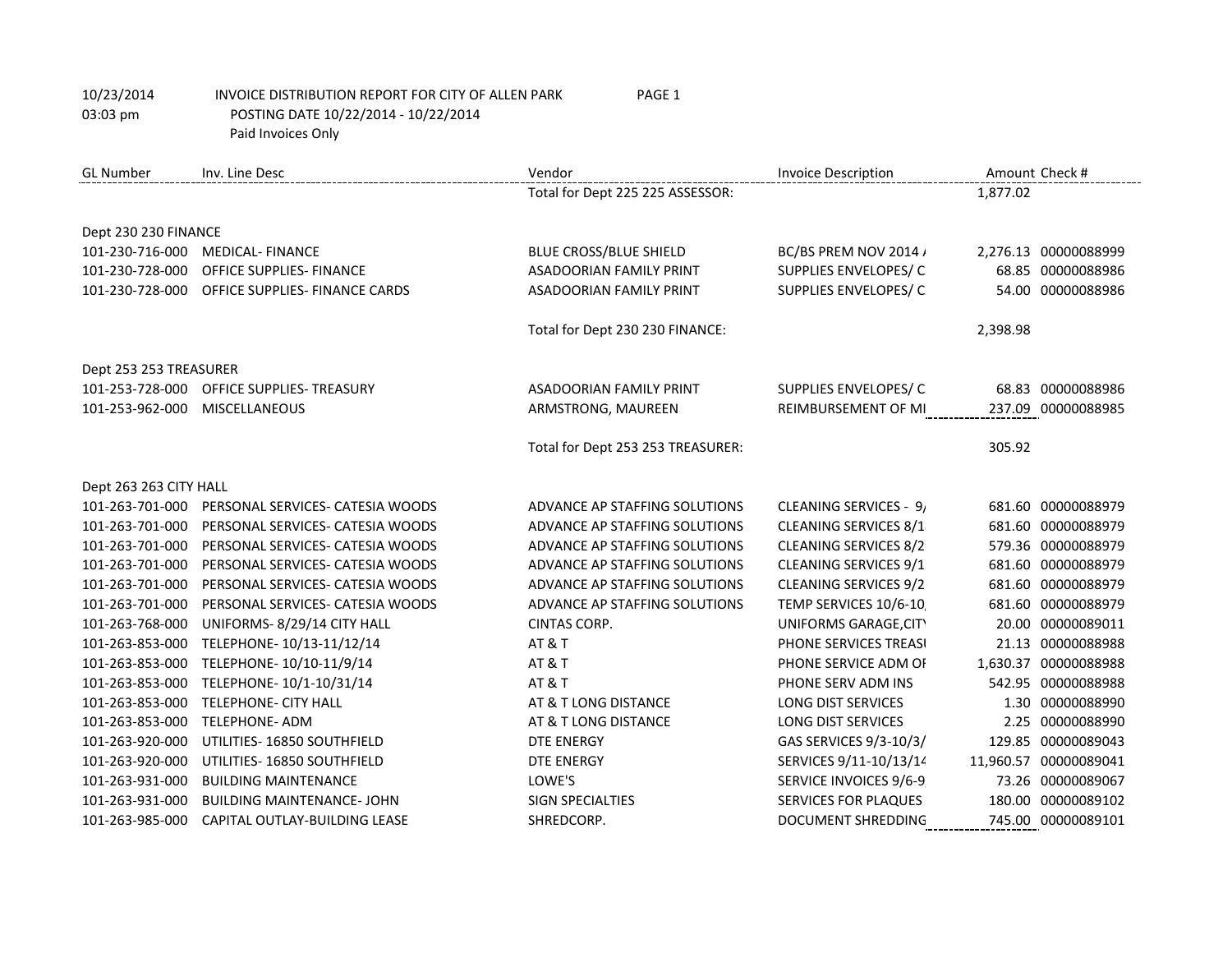| <b>GL Number</b>               | Inv. Line Desc                       | Vendor                                                  | <b>Invoice Description</b>    |           | Amount Check #        |
|--------------------------------|--------------------------------------|---------------------------------------------------------|-------------------------------|-----------|-----------------------|
|                                |                                      | Total for Dept 263 263 CITY HALL:                       |                               | 19,294.04 |                       |
| Dept 305 305 POLICE DEPARTMENT |                                      |                                                         |                               |           |                       |
|                                | 101-305-716-000 MEDICAL- POLICE      | <b>BLUE CROSS/BLUE SHIELD</b>                           | BC/BS PREM NOV 2014 /         |           | 36,955.63 00000088999 |
| 101-305-729-000 K-9 SUPPLIES   |                                      | SOUTHPOINTE VETERINARY                                  | <b>VETERINARY SERVICES FI</b> |           | 93.69 00000089105     |
| 101-305-731-000                | <b>ORDINANCE EXPENSE</b>             | WHITE & SON INC                                         | TEMP EMERGENCY REPA           |           | 849.66 00000089126    |
| 101-305-731-000                | <b>ORDINANCE EXPENSE</b>             | LOUIE'S LANDSCAPING & SNOW REMOV, LAWN SERVICES 9/14-10 |                               |           | 50.00 00000089066     |
|                                | 101-305-761-000 PRISONER BOARD       | <b>STATE OF MICHIGAN</b>                                | <b>SEX OFFENDER REGISTR/</b>  |           | 240.00 00000089106    |
| 101-305-853-000                | TELEPHONE- CHAPLAIN PAGER            | AMERICAN MESSAGING                                      | SERVICES 10/15-11/14/1        |           | 14.04 00000088984     |
| 101-305-853-000                | <b>TELEPHONE</b>                     | <b>COMCAST</b>                                          | <b>INTERNET SERV PATROL</b>   |           | 135.16 00000089019    |
| 101-305-853-000                | TELEPHONE- POLICE CT                 | <b>AT &amp; T</b>                                       | SERVICE 10/1-10/31/14         |           | 136.73 00000088988    |
| 101-305-853-000                | <b>TELEPHONE- POLICE</b>             | AT & T LONG DISTANCE                                    | <b>LONG DIST SERVICE</b>      |           | 11.27 00000088990     |
| 101-305-931-000                | <b>BUILDING MAINTENANCE</b>          | LOWE'S                                                  | SERVICE INVOICES 9/6-9        |           | 73.27 00000089067     |
| 101-305-931-000                | <b>BUILDING MAINTENANCE</b>          | LOWE'S                                                  | SERVICE INVOICES 9/6-9        |           | 231.75 00000089067    |
| 101-305-931-000                | <b>BUILDING MAINTENANCE</b>          | LOWE'S                                                  | SERVICE INVOICES 9/6-9        |           | (168.24) 00000089067  |
| 101-305-931-000                | <b>BUILDING MAINTENANCE-9/9/14</b>   | CINTAS CORP.                                            | UNIFORMS POLICE-9/1-          |           | 33.65 00000089011     |
| 101-305-931-000                | BUILDING MAINTENANCE-9/23/14         | CINTAS CORP.                                            | UNIFORMS- POLICE 9/1-         |           | 33.65 00000089011     |
| 101-305-931-000                | BUILDING MAINTENANCE-8/12/14         | <b>CINTAS CORP.</b>                                     | UNIFORMS POLICE 8/1-8         |           | 33.65 00000089011     |
| 101-305-931-000                | <b>BUILDING MAINTENANCE-8/26/14</b>  | <b>CINTAS CORP.</b>                                     | UNIFORMS POLICE-8/1-          |           | 33.65 00000089011     |
| 101-305-931-000                | <b>BUILDING MAINTENANCE</b>          | ADVANTAGE PEST CONTROL                                  | <b>RAT SERVICE</b>            |           | 400.00 00000088980    |
| 101-305-935-000                | <b>COMPUTER SOFTWARE MAINTENANCE</b> | <b>THOMSON REUTERS-WEST</b>                             | WEST INFO CHARGES 9/          |           | 140.00 00000089114    |
| 101-305-939-000                | <b>VEHICLE MAINTENANCE</b>           | WHEELED COACH                                           | PARTS FOR AIR COMPRE          |           | 74.51 00000089125     |
|                                |                                      | Total for Dept 305 305 POLICE DEPARTMENT:               |                               | 39,372.07 |                       |
| Dept 340 340 FIRE DEPARTMENT   |                                      |                                                         |                               |           |                       |
| 101-340-716-000 MEDICAL- FIRE  |                                      | <b>BLUE CROSS/BLUE SHIELD</b>                           | BC/BS PREM NOV 2014 /         |           | 25,153.22 00000088999 |
| 101-340-757-000                | <b>OPERATING SUPPLIES</b>            | BAKER'S GAS & WELDING SUPPLY                            | OXYGEN FOR EMS USE            |           | 146.02 00000088992    |
| 101-340-757-500                | <b>RESCUE SUPPLIES</b>               | J & B MEDICAL SUPPLY, INC.                              | <b>RESCUE SUPPLIES</b>        |           | 291.55 00000089060    |
| 101-340-757-500                | <b>RESCUE SUPPLIES</b>               | BAKER'S GAS & WELDING SUPPLY                            | OXYGEN CYLINDER RENT          |           | 110.02 00000088992    |
| 101-340-757-500                | <b>RESCUE SUPPLIES</b>               | J & B MEDICAL SUPPLY, INC.                              | <b>RESCUE SUPPLIES</b>        |           | 1,014.47 00000089060  |
| 101-340-757-500                | <b>RESCUE SUPPLIES</b>               | J & B MEDICAL SUPPLY, INC.                              | <b>RESCUE SUPPLIES</b>        |           | 91.00 00000089060     |
| 101-340-757-500                | <b>RESCUE SUPPLIES</b>               | J & B MEDICAL SUPPLY, INC.                              | <b>RESCUE SUPPLIES</b>        |           | 81.00 00000089060     |
| 101-340-757-500                | <b>RESCUE SUPPLIES</b>               | J & B MEDICAL SUPPLY, INC.                              | <b>RESCUE SUPPLIES</b>        |           | 184.16 00000089060    |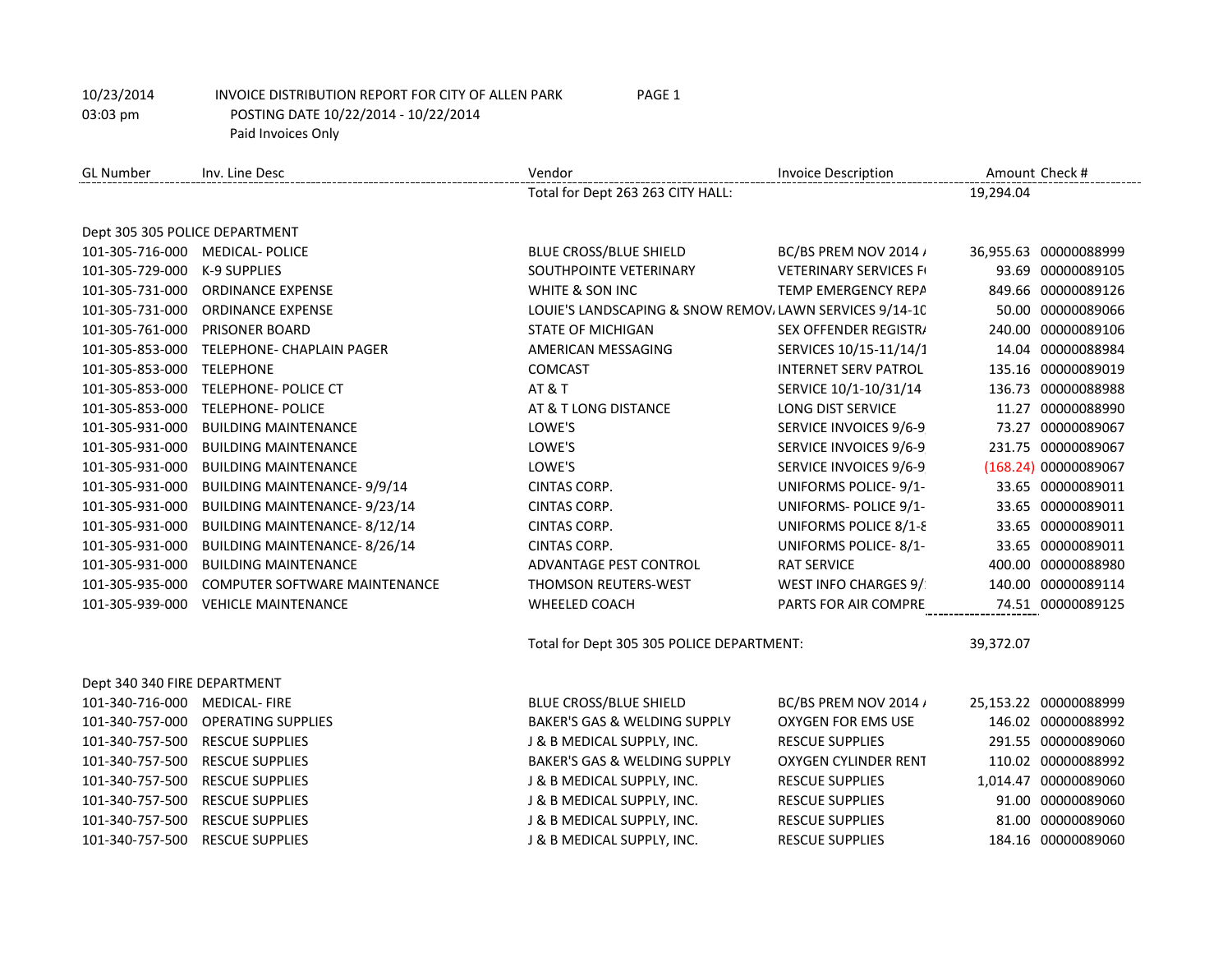| <b>GL Number</b>             | Inv. Line Desc                            | Vendor                                                  | <b>Invoice Description</b>       |           | Amount Check #       |
|------------------------------|-------------------------------------------|---------------------------------------------------------|----------------------------------|-----------|----------------------|
| 101-340-805-000              | AMBULANCE BILLING                         | ACCUMED BILLING INC.                                    | SEPT 2014 SERVICE                |           | 4.654.78 00000088977 |
| 101-340-805-000              | AMBULANCE BILLING-12-2375                 | ROJAS, GABRIEL                                          | <b>REFUND FOR EMERGEN(</b>       |           | 311.00 00000089092   |
| 101-340-835-000              | PHYSICALS- ADAM M REZICH                  | PSYBUS PSYCHOLOGICAL CONSULTANTS RESERVE FIREFIGHTER TI |                                  |           | 585.00 00000089088   |
| 101-340-888-000              | DOWNRIVER MUTUAL AID POLICE & FIRE        | DOWNRIVEREMERGENCY RESP TEAM                            | DOWNRIVER MUTUAL A               |           | 2,649.50 00000089032 |
| 101-340-920-000              | UTILITIES- 6730 ROOSEVELT                 | <b>DTE ENERGY</b>                                       | SERVICES 9/3-10/2/14             |           | 1,964.63 00000089038 |
| 101-340-920-000              | UTILITIES-6730 ROOSEVELT                  | <b>DTE ENERGY</b>                                       | GAS SERVICES 9/3-10/2/           |           | 331.36 00000089043   |
| 101-340-934-000              | <b>EQUIPMENT MAINTENANCE</b>              | LOWE'S                                                  | SERVICE INVOICES 9/6-9           |           | 27.10 00000089067    |
| 101-340-934-000              | <b>EQUIPMENT MAINTENANCE</b>              | PHYSIO CONTROL, INC                                     | ANNUAL MNT AGREEME               |           | 1,431.00 00000089084 |
| 101-340-939-000              | <b>VEHICLE MAINTENANCE</b>                | <b>R &amp; R FIRE TRUCK REPAIR</b>                      | TRUCK 561 PUMP TEST              |           | 170.00 00000089089   |
| 101-340-939-000              | <b>VEHICLE MAINTENANCE</b>                | <b>R &amp; R FIRE TRUCK REPAIR</b>                      | <b>ENGINE 551 PUMP TEST</b>      |           | 170.00 00000089089   |
| 101-340-939-000              | <b>VEHICLE MAINTENANCE</b>                | R & R FIRE TRUCK REPAIR                                 | ENGINE 552 PUMP TEST             |           | 230.00 00000089089   |
| 101-340-939-000              | <b>VEHICLE MAINTENANCE- FC 1500</b>       | <b>HALT FIRE</b>                                        | <b>VEHICLE MNT</b>               |           | 3,597.56 00000089057 |
| 101-340-939-000              | <b>VEHICLE MAINTENANCE</b>                | LOWE'S                                                  | SERVICE INVOICES 9/6-9           |           | 12.84 00000089067    |
| 101-340-939-000              | <b>VEHICLE MAINTENANCE</b>                | <b>HALT FIRE</b>                                        | AUTO EJECTS 573-571              |           | 558.80 00000089057   |
| 101-340-939-000              | <b>VEHICLE MAINTENANCE</b>                | <b>BAKER'S GAS &amp; WELDING SUPPLY</b>                 | <b>SUPPLIES</b>                  |           | 18.91 00000088992    |
| 101-340-939-000              | <b>VEHICLE MAINTENANCE</b>                | BAKER'S GAS & WELDING SUPPLY                            | <b>SERVICES</b>                  |           | 19.45 00000088992    |
| 101-340-939-000              | <b>VEHICLE MAINTENANCE</b>                | SAFETY-KLEEN                                            | MULTI USE PARTS CLEAN            |           | 62.17 00000089093    |
| 101-340-960-000              | <b>EDUCATION &amp; TRAINING</b>           | DABBS, JOHN                                             | REIMBURSEMENT FOR N              |           | 219.00 00000089023   |
| 101-340-960-000              | EDUCATION & TRAINING-9/9-9/12/14          | SERVETTER, DAVID                                        | <b>REIMBURSEMENT FOR N</b>       |           | 730.20 00000089100   |
| 101-340-960-000              | <b>EDUCATION &amp; TRAINING</b>           | SCHOOLCRAFT COLLEGE                                     | FO 1&11 SCHOOL FOR D             |           | 1,750.00 00000089097 |
| 101-340-961-000              | <b>FIRE PREVENTION</b>                    | <b>NFPA</b>                                             | FIRE PREVENTION SUPPL            |           | 647.43 00000089077   |
| 101-340-985-000              | <b>CAPITAL OUTLAY</b>                     | TIME EMERGENCY EQUIPMENT                                | <b>VARIOUS SUPPLIES</b>          |           | 584.48 00000089115   |
| 101-340-985-000              | <b>CAPITAL OUTLAY</b>                     | <b>DOUGLASS SAFETY SYSTEMS</b>                          | <b>FACEMASK KITS</b>             |           | 651.63 00000089030   |
| 101-340-985-000              | <b>CAPITAL OUTLAY</b>                     | SALES AND MARKETING OF MICH LLC                         | <b>FLASHLIGHTS &amp; TURLE P</b> |           | 4,182.95 00000089094 |
|                              |                                           | Total for Dept 340 340 FIRE DEPARTMENT:                 |                                  | 52,631.23 |                      |
|                              | Dept 445 445 DEPARTMENT OF PUBLIC SERVICE |                                                         |                                  |           |                      |
| 101-445-716-000 MEDICAL- DPS |                                           | <b>BLUE CROSS/BLUE SHIELD</b>                           | BC/BS PREM NOV 2014 /            |           | 8,893.52 00000088999 |
| 101-445-757-000              | <b>OPERATING STOCK</b>                    | <b>GLENDALE AUTO VALUE</b>                              | <b>SUPPLIES</b>                  |           | 18.88 00000089049    |
| 101-445-757-000              | OPERATING SUPPLIES- TORX SET              | <b>GLENDALE AUTO VALUE</b>                              | <b>PARTS</b>                     |           | 259.99 00000089049   |
| 101-445-757-000              | <b>OPERATING SUPPLIES</b>                 | <b>GLENDALE AUTO VALUE</b>                              | <b>PARTS</b>                     |           | 14.57 00000089049    |
| 101-445-757-000              | <b>OPERATING SUPPLIES</b>                 | WAYNE LAWN & GARDEN CENTER                              | <b>PARTS</b>                     |           | 221.94 00000089124   |
| 101-445-768-000              | <b>UNIFORMS</b>                           | GOODEN, THEODORE                                        | <b>REIMBURSEMENT FOR S</b>       |           | 62.54 00000089051    |
|                              |                                           |                                                         |                                  |           |                      |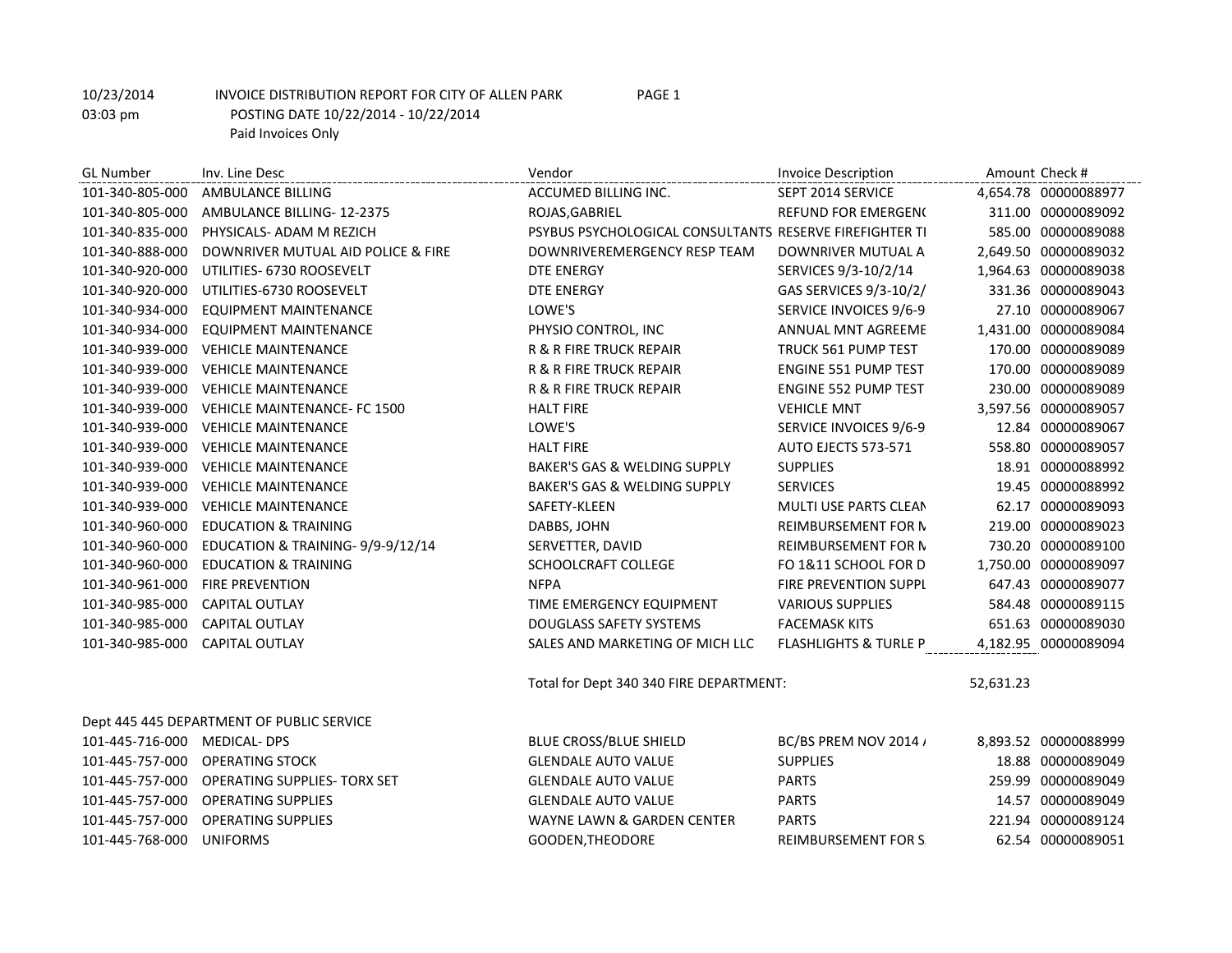GL Number Inv. Line Desc and Amount Check # Invoice Description Amount Check # Invoice Description Amount Check # 101-445-768-000 UNIFORMS- DPS/GARAGE GRAPHICWEAR SAFETY GREEN SHIRTS 468.00 00000089054 101-445-768-000 UNIFORMS- 9/5/14 CINTAS CORP. CINTAS CORP. UNIFORMS GARAGE 9/1 46.51 00000089011 101-445-768-000 UNIFORMS- 9/12/14 CINTAS CORP. CONTAS CORP. UNIFORMS GARAGE 9/1 58.51 00000089011 101-445-768-000 UNIFORMS- 9/19/14 CINTAS CORP. UNIFORMS GARAGE 9/1-9/30/14 46.51 00000089011 101-445-768-000 UNIFORMS- 9/26/14 CINTAS CORP. CINTAS CORP. UNIFORMS GARAGE 9/1 58.51 00000089011 101-445-768-000 UNIFORMS-8/1/14 CINTAS CORP. UNIFORMS GARAGE 8/1-8/31/14 61.14 00000089011 101-445-768-000 UNIFORMS- 8/8/14 CINTAS CORP. UNIFORMS GARAGE -8/1-8/31/14 49.14 00000089011 101-445-768-000 UNIFORMS-8/15/14 CINTAS CORP. UNIFORMS GARAGE- 8/1-8/31/14 61.14 00000089011 101-445-768-000 UNIFORMS- 8/22/14 CINTAS CORP. UNIFORMS GARAGE 8/1-8/31/14 49.14 00000089011 101-445-768-000 UNIFORMS- 8/29/14 GARAGE CINTAS CORP. UNIFORMS GARAGE,CITY HALL,P&R- 8/1-8/31 98.14 00000089011 101-445-768-000 UNIFORMS- 8/1/14 CINTAS CORP. CINTAS CORP. UNIFORMS PUBLIC SERV 77.63 00000089011 101-445-768-000 UNIFORMS-8/8/14 CINTAS CORP. UNIFORMS PUBLIC SERV 8/1-8/31/1477.63 00000089011 101-445-768-000 UNIFORMS- 8/15/14 CINTAS CORP. UNFORMS PUBLIC SERV 8/1-8/31/1477.63 00000089011 101-445-768-000 UNIFORMS- 8/22/14 CINTAS CORP. UNIFORMS PUBLIC SERV 8/1-8/31/1477.63 00000089011 101-445-768-000 UNIFORMS- 8/29/14 CINTAS CORP. UNIFORMS PUBLIC SERV 8/1-8/31/1454.63 00000089011 101-445-768-000 UNIFORMS WINNIE,MATTHEW REIMBURSE DPS EMPLOYEE 211.99 00000089127 101-445-768-000 UNIFORMS-9/5 CINTAS CORP. CINTAS CORP. PUBLIC SERV UNIFORMS 77.63 00000089011 101-445-768-000 UNIFORMS-8/29 CINTAS CORP. CONTAS CORP. PUBLIC SERV UNIFORMS 176.42 00000089011 101-445-768-000 UNIFORMS- 9/19 CINTAS CORP. PUBLIC SERV UNIFORMS 9/1-9/30 86.43 00000089011 101-445-768-000 UNIFORMS- 9/26 CINTAS CORP. CINTAS CORP. PUBLIC SERV UNIFORMS 246.12 00000089011 101-445-853-000 TELEPHONE- GARAGE AT & T SERVICE 10/10-11/9/14 29.45 00000088988 101-445-853-000 TELEPHONE- GARAGE AT & T LONG DISTANCE LONG DIST SERV 0.69 00000088990 101-445-853-000 TELEPHONE- PUMP STATION AT & T LONG DISTANCE LONG DIST SERVICE 0.01 00000088990 101-445-920-000 UTILITIES-6450 ALLEN RD DTE ENERGY SERVICES 9/3-10/1/14 58.96 00000089038 101-445-920-000 UTILITIES-10777 PELHAM DTE ENERGY SERVICES 9/11-10/10/14 29.24 00000089038 101-445-920-000 UTILITIES- 16850 SOUTHFIELD DTE ENERGY GAS SERVICES 9/3-10/2/14 39.14 00000089043 101-445-926-000 STREET LIGHTING- 15702 GARFIELD DTE ENERGY SERVICES 9/3-10/2/14 499.01 00000089041 101-445-926-000 STREET LIGHTING- 15860 GARFIELD DTE ENERGY SERVICES 9/4-10/01/14 268.94 00000089041 101-445-926-000 STREET LIGHTING- 15841 PHILOMENE DTE ENERGY SERVICES 9/4-10/2/14 469.25 00000089041 101-445-931-000 BUILDING MAINTENANCE- DPS SIGN SHOP A & B LOCKSMITH EMERGENCY OPEN DOO 60000088976 101-445-931-000 BUILDING MAINTENANCE GRAINGER SUPPLIES GARAGE 50.10 00000089053 101-445-931-000 BUILDING MAINTENANCE GRAINGER SUPPLIES GARAGE 298.80 00000089053 101-445-939-000 VEHICLE MAINTENANCE GLENDALE AUTO VALUE SUPPLIES 36.62 00000089049 101-445-939-000 VEHICLE MAINTENANCE GLENDALE AUTO VALUE PARTS 36.07 00000089049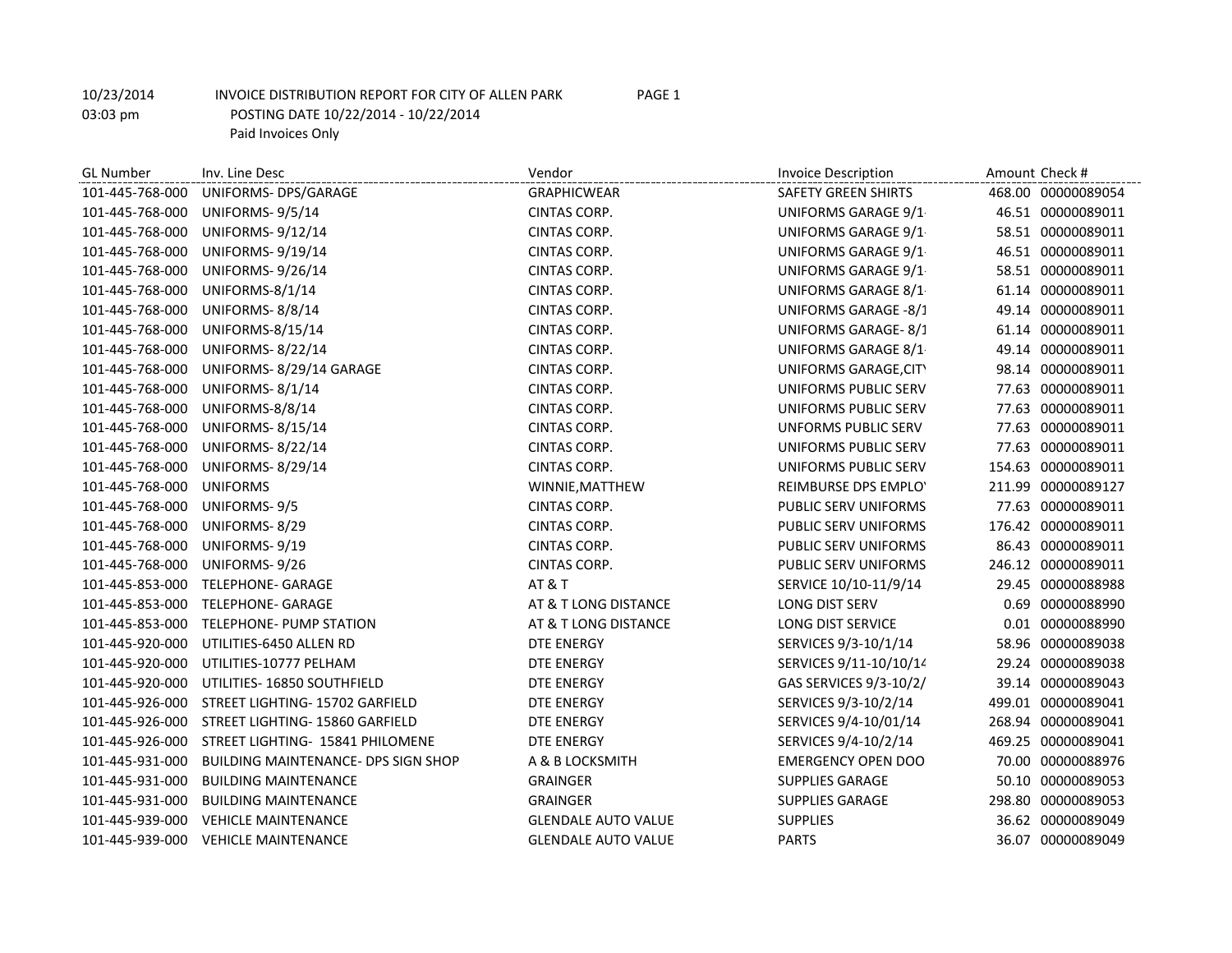GL Number Inv. Line Desc and Amount Check # Invoice Description Amount Check # Invoice Description Amount Check # 101-445-939-000 VEHICLE MAINTENANCE EXOTIC AUTOMATION & SUPPLY PLOW/SPREADER PARTS 408.62 00000089046 101-445-939-000 VEHICLE MAINTENANCE- BELLE TIRE DISTRIBUTORS MISC TIRES 171.45 00000088997 101-445-939-000 VEHICLE MAINTENANCE- DPS BEARING SERVICE, INC BEARINGS FOR SPREADER 514.50 00000088995 101-445-939-000 VEHICLE MAINTENANCE- CHEVY CERTIFIED ALIGNMENT & SUSPENSION, I SPRING REPAIR 5007 321.32 00000089010 101-445-939-000 VEHICLE MAINTENANCE CANNON EQUIPMENT REPAIR EARS FREE UP G/ 1,315.00 00000089008 101-445-939-000 VEHICLE MAINTENANCE- 07 STERLING ACTERRA WOLVERINE TRUCK SALES INC. REPAIRS 5034 UNDERBODY 651.18 00000089128 101-445-939-000 VEHICLE MAINTENANCE BAKER'S GAS & WELDING SUPPLY SUPPLIES 18.91 00000088992 101-445-939-000 VEHICLE MAINTENANCE BAKER'S GAS & WELDING SUPPLY SERVICES 19.49 00000088992 101-445-939-000 VEHICLE MAINTENANCE TRI-COUNTY INTERNATIONAL TRUCK PARTS FOR TREE TRUCK 87.24 00000089116 101-445-939-000 VEHICLE MAINTENANCE SAFETY-KLEEN SAFETY-KLEEN MULTI USE PARTS CLEAN 62.18 00000089093 101-445-939-000 VEHICLE MAINTENANCE WAYNE LAWN & GARDEN CENTER PARTS 20.00 00000089124 Total for Dept 445 445 DEPARTMENT OF PUBLIC SERVICE: 17,208.09 Dept 707 707 PARKS & REC 101-707-716-000 MEDICAL- PRK/REC BLUE CROSS/BLUE SHIELD BC/BS PREM NOV 2014 and 393.19 00000088999 101-707-768-000 UNIFORMS- 8/29/14 P&R CINTAS CORP. UNIFORMS GARAGE,CITY HALL,P&R- 8/1-8/31 20.00 00000089011 101-707-784-000 PARK SERVICES LOWE'S SERVICE INVOICES 9/6-9/26/14 54.62 00000089067 101-707-784-000 PARK SERVICES LOWE'S SERVICE INVOICES 9/6-9/26/14 28.47 00000089067 101-707-784-000 PARK SERVICES LOWE'S SERVICE INVOICES 9/6-9/26/14 44.74 00000089067 101-707-784-000 PARK SERVICES BRENDEL'S SEPTIC TANK SERV. PORTA JOHN RENTAL 9/21-10/18/1485.00 00000089002 101-707-801-001 LAWN SERVICES- PARKS CUTS LOUIE'S LANDSCAPING & SNOW REMOVALLAWN SERVICES 9/14-10/1/14 3,766.00 00000089066 101-707-853-000 TELEPHONE- 6615 ROOSEVELT AT & T SERVICE 10/4-11/3/14 20.14 00000088988 101-707-920-000 UTILITIES-6295 WINONA DTE ENERGY DTE ENERGY SERVICES FOR 9/11-10/1 124.01 00000089038 101-707-920-000 UTILITIES- 8643 PRLHAM DTE ENERGY SERVICES 9/10-10/9/14 32.96 00000089038 101-707-920-000 UTILITIES- 8801 PELHAM DTE ENERGY SERVICES 9/10-10/9/14 17.78 00000089038 101-707-920-000 UTILITIES- 19325 CHAMPAIGN DTE ENERGY SERVICES 9/3-10/2/14 29.24 00000089038 101-707-920-000 UTILITIES- 4320 LAURENCE DTE ENERGY GAS SERVICES 9/3-10/2/14 48.33 00000089043 101-707-920-000 UTILITIES- 6615 ROSEVELT DTE ENERGY GAS SERVICES 9/3-10/2/14 48.02 00000089043 101-707-939-000 VEHICLE MAINTENANCE BAKER'S GAS & WELDING SUPPLY SUPPLIES 18.91 00000088992 101-707-939-000 VEHICLE MAINTENANCE BAKER'S GAS & WELDING SUPPLY SERVICES 19.45 00000088992 101-707-939-000 VEHICLE MAINTENANCE SAFETY-KLEEN SAFETY-KLEEN MULTI USE PARTS CLEAN 62.17 00000089093

Total for Dept 707 707 PARKS & REC: 4,813.03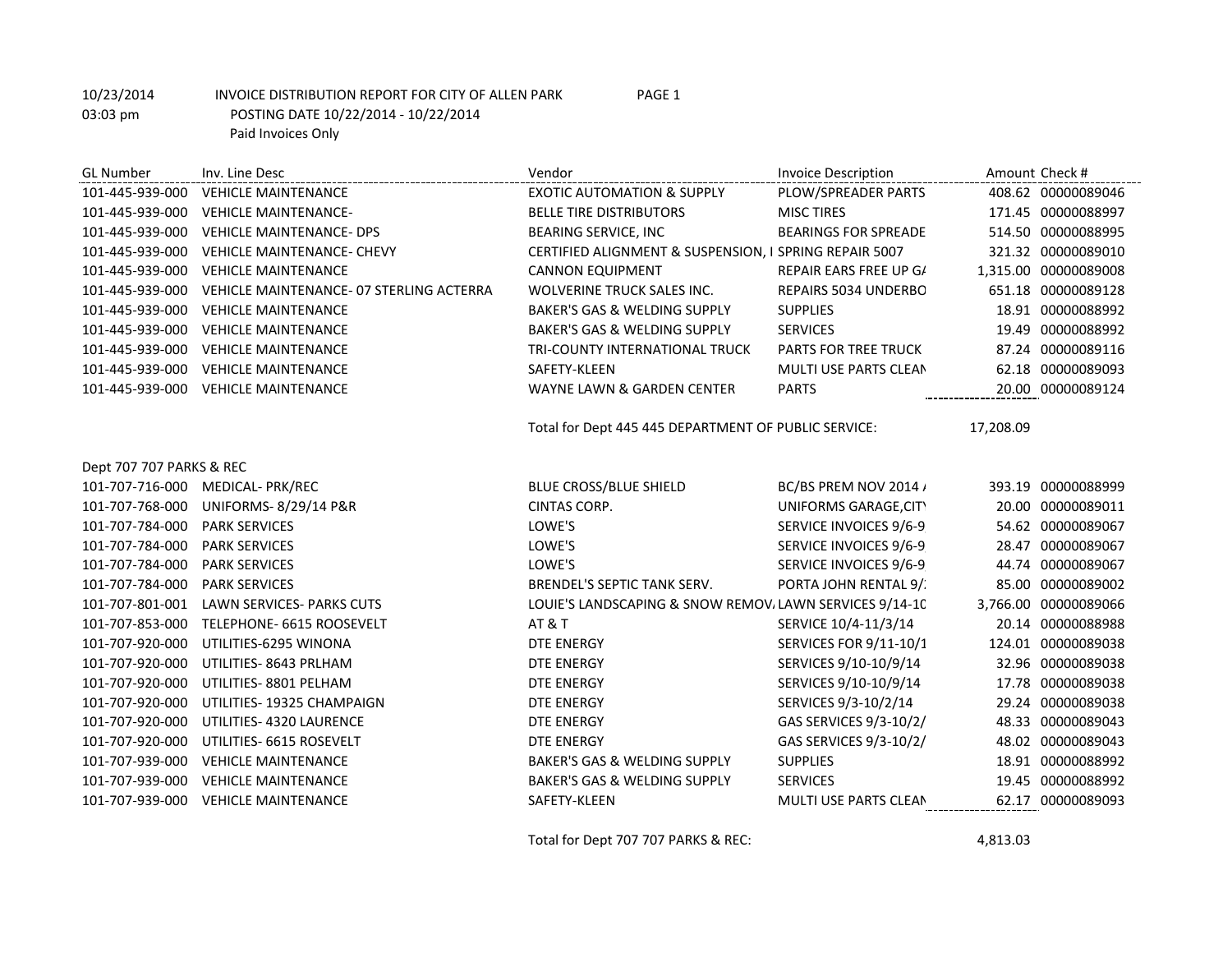| <b>GL Number</b>                | Inv. Line Desc                                | Vendor                                   | <b>Invoice Description</b> | Amount Check # |                       |
|---------------------------------|-----------------------------------------------|------------------------------------------|----------------------------|----------------|-----------------------|
|                                 |                                               |                                          |                            |                |                       |
| Dept 751 751 COMMUNITY CENTER   |                                               |                                          |                            |                |                       |
|                                 | 101-751-756-000 CONTRACTED KARATE SESSION     | <b>CLINTON, THOMAS</b>                   | KARATE SESSION 7/8-8/2     |                | 266.00 00000089016    |
| 101-751-757-000                 | <b>OPERATING SUPPLIES</b>                     | LOWE'S                                   | SERVICE INVOICES 9/6-9     |                | 15.12 00000089067     |
| 101-751-757-000                 | <b>OPERATING SUPPLIES</b>                     | LOWE'S                                   | SERVICE INVOICES 9/6-9     |                | (15.16) 00000089067   |
| 101-751-757-000                 | <b>OPERATING SUPPLIES</b>                     | LOWE'S                                   | SERVICE INVOICES 9/6-9     |                | 15.16 00000089067     |
| 101-751-757-000                 | <b>OPERATING SUPPLIES</b>                     | <b>SYSCO DETROIT LLC</b>                 | <b>CONCESSION SUPPLIES</b> |                | 365.29 00000089110    |
| 101-751-757-000                 | <b>OPERATING SUPPLIES</b>                     | PROPANE SERVICES                         | <b>MOTOR FUEL</b>          |                | 255.07 00000089087    |
| 101-751-757-000                 | <b>OPERATING SUPPLIES- 5 G BIB</b>            | PEPSI COLA                               | <b>SUPPLIES</b>            |                | 76.10 00000089082     |
| 101-751-757-000                 | <b>OPERATING SUPPLIES-3G BIB</b>              | PEPSI COLA                               | <b>SUPPLIES</b>            |                | 200.52 00000089082    |
| 101-751-757-000                 | <b>OPERATING SUPPLIES</b>                     | GORDON FOOD SERV.                        | <b>SUPPLIES PARK/REC</b>   |                | 288.57 00000089052    |
| 101-751-757-000                 | <b>OPERATING SUPPLIES</b>                     | GORDON FOOD SERV.                        | <b>SUPPLIES</b>            |                | 7.98 00000089052      |
| 101-751-757-000                 | <b>OPERATING SUPPLIES</b>                     | <b>GORDON FOOD SERV.</b>                 | <b>SUPPLIES</b>            |                | 15.28 00000089052     |
| 101-751-920-000                 | <b>UTILITIES</b>                              | <b>THERMO SOURCE</b>                     | <b>CONTRACT MATERIALS</b>  |                | 143.70 00000089113    |
| 101-751-920-000                 | UTILITIES                                     | <b>DIRECTV</b>                           | MONTHLY SERV 10/8-11       |                | 13.92 00000089027     |
| 101-751-920-000                 | UTILITIES- 15800 WHITE                        | <b>DTE ENERGY</b>                        | GAS SERVICES 9/3-10/2/     |                | 1,510.87 00000089043  |
| 101-751-920-000                 | UTILITIES-15800 WHITE                         | <b>DTE ENERGY</b>                        | SERVICES 9/11-10/13/14     |                | 11,849.58 00000089041 |
| 101-751-931-000                 | <b>BUILDING MAINTENANCE</b>                   | NETWORK SERVICES COMP                    | <b>SUPPLIES</b>            |                | 236.45 00000089076    |
| 101-751-931-000                 | <b>BUILDING MAINTENANCE</b>                   | NETWORK SERVICES COMP                    | <b>SUPPLIES</b>            |                | 104.94 00000089076    |
| 101-751-931-000                 | <b>BUILDING MAINTENANCE</b>                   | C.S.A. WATER HEATER SERVICE              | HOT WATER HEATER REI       |                | 1,025.00 00000089007  |
| 101-751-931-000                 | <b>BUILDING MAINTENANCE</b>                   | HAWKINS, PAT                             | SUPPLIES PURCHASED         |                | 46.75 00000089058     |
| 101-751-934-000                 | <b>EQUIPMENT MAINTENANCE</b>                  | LOWE'S                                   | SERVICE INVOICES 9/6-9     |                | 29.59 00000089067     |
| 101-751-934-000                 | <b>EQUIPMENT MAINTENANCE</b>                  | LOWE'S                                   | SERVICE INVOICES 9/6-9     |                | (1.60) 00000089067    |
| 101-751-934-000                 | <b>EQUIPMENT MAINTENANCE</b>                  | SERV-ICE REFRIGERATION, INC.             | SERV CALL AP ICE ARENA     |                | 700.00 00000089099    |
| 101-751-934-000                 | <b>EQUIPMENT MAINTENANCE</b>                  | SERV-ICE REFRIGERATION, INC.             | SERVICE CALL ICE ARENA     |                | 1,334.00 00000089099  |
| 101-751-934-000                 | <b>EQUIPMENT MAINTENANCE</b>                  | <b>DSM SERVICES</b>                      | <b>SERVICES ON EQUIP</b>   |                | 23.00 00000089033     |
| 101-751-934-000                 | <b>EQUIPMENT MAINTENANCE</b>                  | <b>DSM SERVICES</b>                      | SERVICES ON EQUIPMEN       |                | 33.00 00000089033     |
| 101-751-934-000                 | <b>EQUIPMENT MAINTENANCE</b>                  | C&S ICE RESURFACING SERVICES INC         | <b>ZAMBONI REPIAR</b>      |                | 85.00 00000089006     |
| 101-751-934-000                 | <b>EQUIPMENT MAINTENANCE</b>                  | HAWKINS, PAT                             | <b>SUPPLIES PURCHASED</b>  |                | 265.21 00000089058    |
|                                 |                                               | Total for Dept 751 751 COMMUNITY CENTER: |                            | 18,889.34      |                       |
| Dept 864 864 RETIREE HEALTHCARE |                                               |                                          |                            |                |                       |
|                                 | 101-864-727-000 TERM LIFE INSURANCE- RETIREES | <b>BLUE CROSS/BLUE SHIELD</b>            | BC/BS PREM NOV 2014 /      |                | 75,971.44 00000088999 |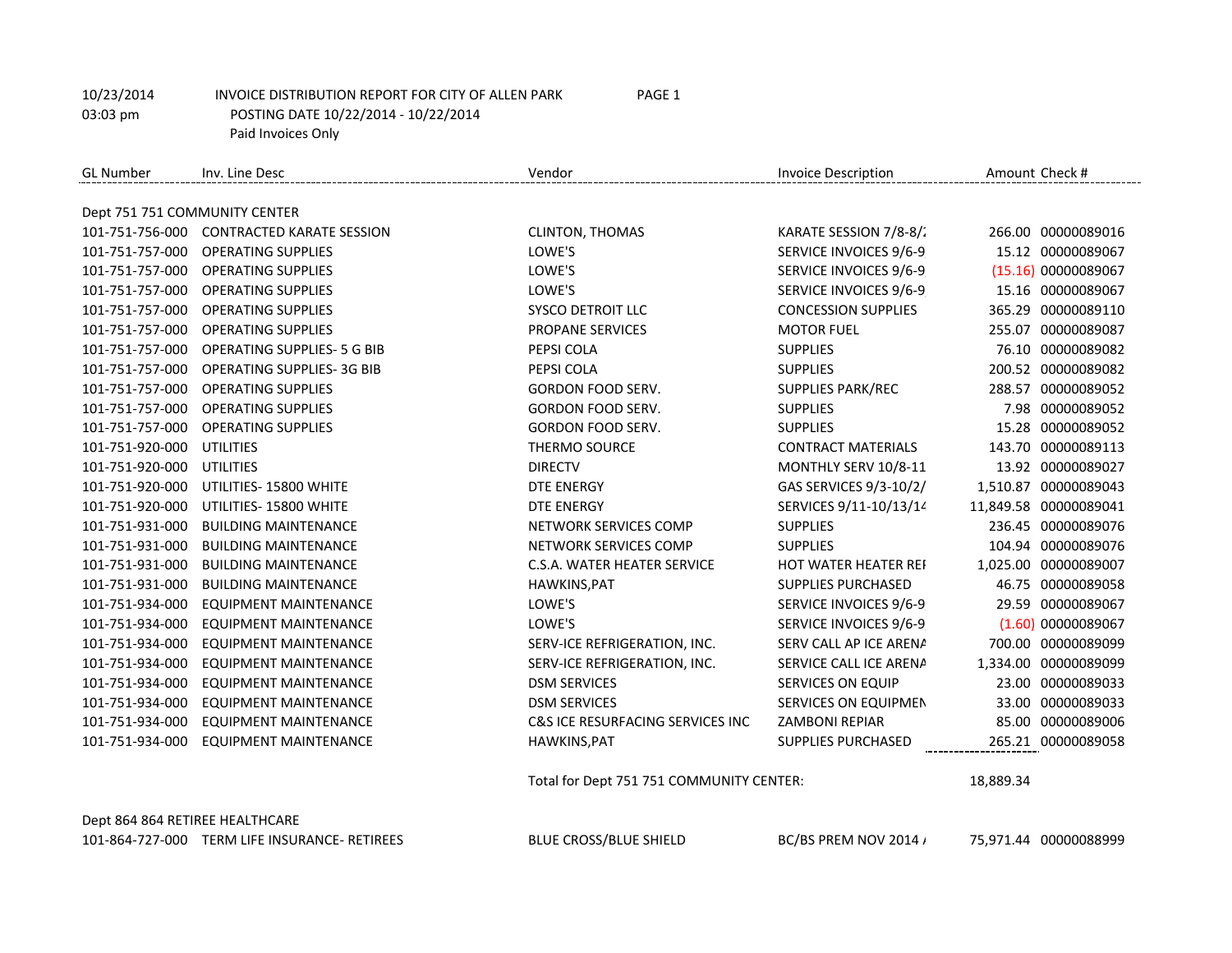GL Number Inv. Line Desc **Inversion Check #** Vendor Vendor Invoice Description Amount Check # 101-864-727-000 TERM LIFE INSURANCE- RETIREES BLUE CROSS BLUE SHIELD BC/BS PREM NOV 2014 POST 65 MED ADV 76,844.21 00000088998 Total for Dept 864 864 RETIREE HEALTHCARE: 152,815.65 Total for Fund 101 GENERAL FUND: 521,042.71 Fund 202 MAJOR STREET FUND Dept 475 475 TRAFFIC SERVICES 202-475-703-050 INTERFUND LABOR/EQUIP - TRAFFIC SIGN WAYNE COUNTY - ACCTS. REC. TRAFFIC SIGNA ENERY 9/14 122.18 00000089123 202-475-703-050 INTERFUND LABOR/EQUIP - TRAFFIC SIGN STATE OF MICHIGAN- MDOT SIGNA ENERGY 4/1-6/30 167.75 00000089107 202-475-940-000 TRAFFIC SIGNS & SIGNALS- VAR LOCATIONS DTE ENERGY SERVICES 9/1-9/30/14 35,711.70 00000089041 Total for Dept 475 475 TRAFFIC SERVICES: 36,001.63 Dept 478 WINTER MAINTENANCE 202-478-757-000 OPERATING SUPPLIES COMPASS MINERALS BULK HIGHWAY COARSE W/YPS17,544.52 00000089021 Total for Dept 478 WINTER MAINTENANCE: 17,544.52 Dept 479 PRESERVATION - STREETS 202-479-757-000 OPERATING SUPPLIES **BARRETT MICHIGAN CP-5 PAVE 192 ROMULL** 291.00 00000088994 202-479-757-000 OPERATING SUPPLIES BARRETT MICHIGAN CP-5 PAVE 192 750.00 00000088994 Total for Dept 479 PRESERVATION - STREETS:  $1,041.00$ Dept 505 CONSTRUCTION - STREETS 202-505-805-000 I-94 VARIOUS MISC. PROJECTS STATE OF MICHIGAN- MDOT JOB #115494C 328.71 00000089108 Total for Dept 505 CONSTRUCTION - STREETS: 328.71 Total for Fund 202 MAJOR STREET FUND: 54,915.86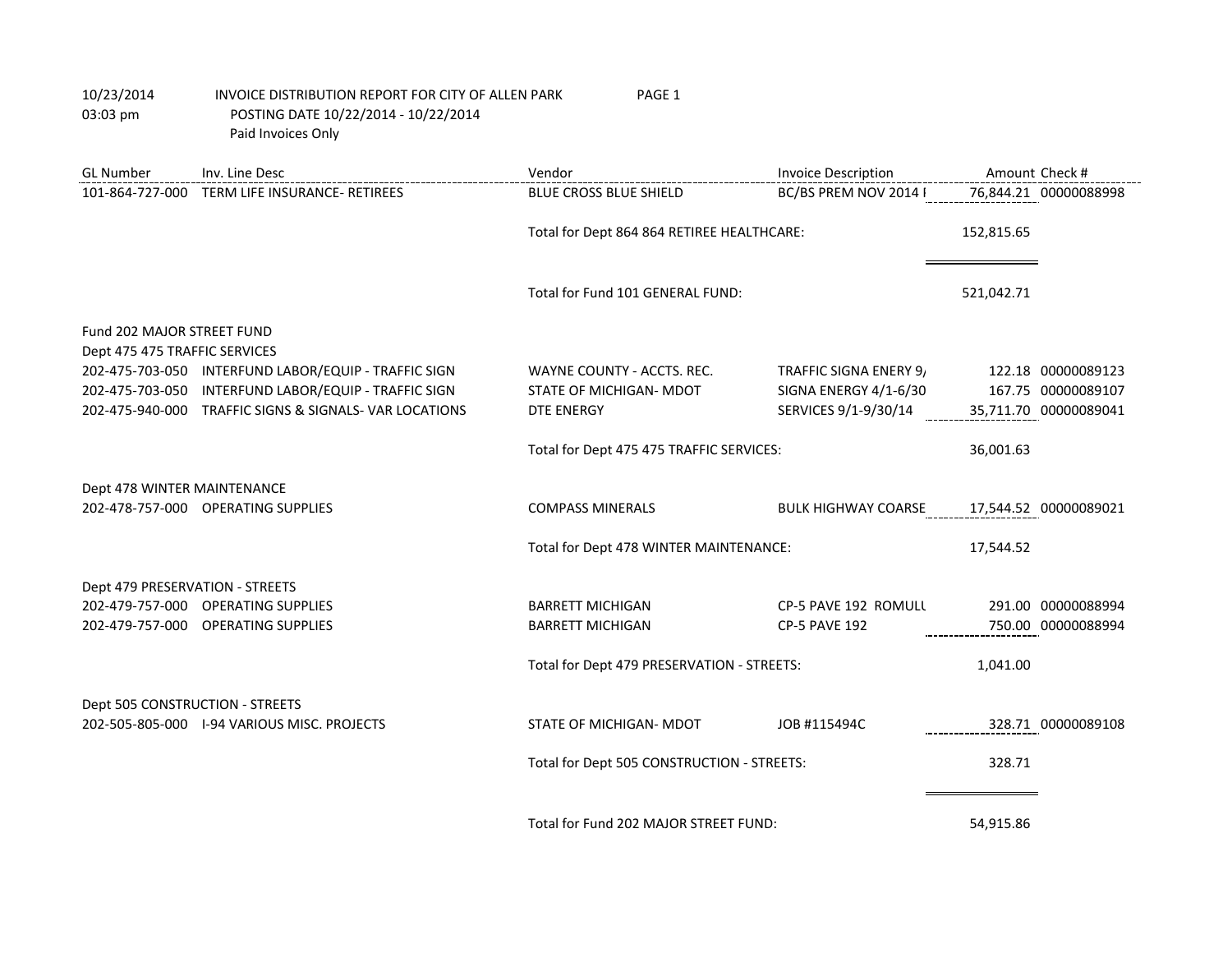| <b>GL Number</b>                | Inv. Line Desc                                           | Vendor                                     | <b>Invoice Description</b>       | Amount Check #         |
|---------------------------------|----------------------------------------------------------|--------------------------------------------|----------------------------------|------------------------|
| Fund 203 LOCAL STREET FUND      |                                                          |                                            |                                  |                        |
| Dept 478 WINTER MAINTENANCE     |                                                          |                                            |                                  |                        |
|                                 | 203-478-757-000 OPERATING SUPPLIES                       | <b>COMPASS MINERALS</b>                    | BULK HIGHWAY COARSE              | 17,544.52 00000089021  |
|                                 |                                                          |                                            |                                  |                        |
|                                 |                                                          | Total for Dept 478 WINTER MAINTENANCE:     |                                  | 17,544.52              |
| Dept 479 PRESERVATION - STREETS |                                                          |                                            |                                  |                        |
|                                 | 203-479-757-000 OPERATING SUPPLIES                       | <b>BARRETT MICHIGAN</b>                    | CP-5 PAVE 192 ROMULL             | 291.00 00000088994     |
|                                 | 203-479-757-000 OPERATING SUPPLIES                       | <b>BARRETT MICHIGAN</b>                    | <b>CP-5 PAVE 192</b>             | 750.00 00000088994     |
|                                 |                                                          |                                            |                                  |                        |
|                                 |                                                          | Total for Dept 479 PRESERVATION - STREETS: |                                  | 1,041.00               |
|                                 |                                                          |                                            |                                  |                        |
|                                 |                                                          | Total for Fund 203 LOCAL STREET FUND:      |                                  |                        |
|                                 |                                                          |                                            |                                  | 18,585.52              |
| Fund 226 RUBBISH FUND           |                                                          |                                            |                                  |                        |
| Dept 450 450 RUBBISH            |                                                          |                                            |                                  |                        |
| 226-450-817-000                 | WASTE DISPOSAL- 16850 SOUTHFIELD                         | <b>REPUBLIC SERVICES</b>                   | SERVICES AUG 2014 EMI            | 43,321.75 00000089090  |
| 226-450-817-000                 | <b>WASTE DISPOSAL</b>                                    | <b>REPUBLIC SERVICES</b>                   | SERVICES 9/1-9/30/14             | 103,950.00 00000089090 |
| 226-450-819-000                 | <b>WASTE DISPOSAL</b>                                    | RIVERVIEW, CITY OF                         | MUNICIPAL SERVICES 8/            | 28,243.32 00000089091  |
| 226-450-819-000                 | <b>WASTE DISPOSAL</b>                                    | RIVERVIEW, CITY OF                         | <b>DEMOLITION SERVICES &amp;</b> | 157.50 00000089091     |
| 226-450-819-000                 | WASTE DISPOSAL-8/29/14                                   | RIVERVIEW, CITY OF                         | SERVICES LIMBS, LOGS, B          | 143.90 00000089091     |
| 226-450-819-000                 | WASTE DISPOSAL-8/27                                      | RIVERVIEW, CITY OF                         | SPECIAL WASTE SERVICE            | 179.00 00000089091     |
| 226-450-819-000                 | WASTE DISPOSAL-8/28                                      | RIVERVIEW, CITY OF                         | SPECIAL WASTE SERVICE            | 179.00 00000089091     |
|                                 |                                                          | Total for Dept 450 450 RUBBISH:            |                                  | 176,174.47             |
|                                 |                                                          |                                            |                                  |                        |
|                                 |                                                          |                                            |                                  |                        |
|                                 |                                                          | Total for Fund 226 RUBBISH FUND:           |                                  | 176,174.47             |
| Fund 249 BUILDING FUND          |                                                          |                                            |                                  |                        |
| Dept 000                        |                                                          |                                            |                                  |                        |
|                                 | 249-000-607-000 FEES REVENUE-\$986.00 MINUS15% ADMIN FEE | <b>1ST CUP PROPERTY LLC</b>                | <b>REFUND ON PERMIT PB</b>       | 753.00 00000088974     |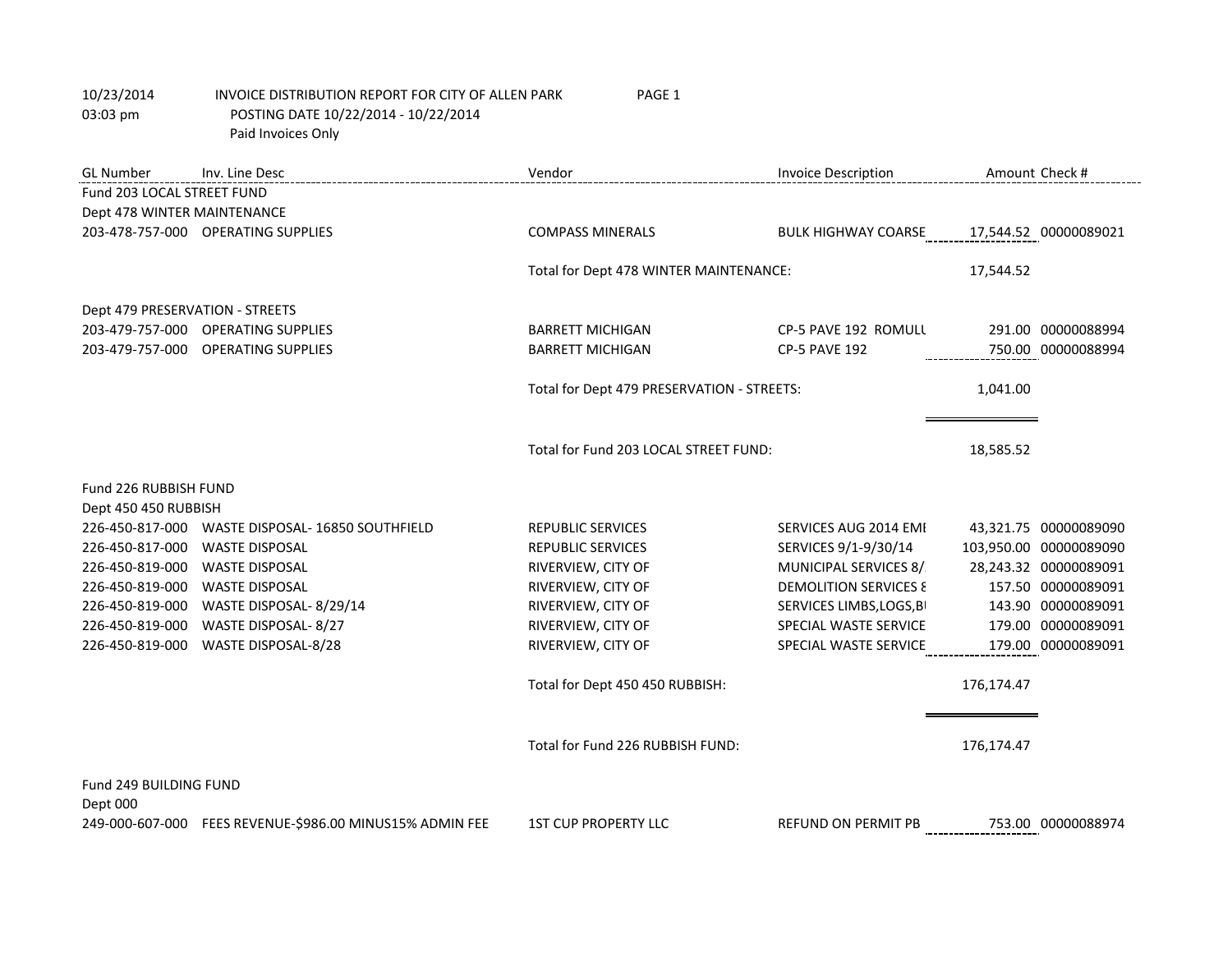| <b>GL</b> Number       | Inv. Line Desc                         | Vendor                                                  | <b>Invoice Description</b>    |          | Amount Check #       |
|------------------------|----------------------------------------|---------------------------------------------------------|-------------------------------|----------|----------------------|
|                        |                                        | Total for Dept 000 :                                    |                               | 753.00   |                      |
|                        |                                        |                                                         |                               |          |                      |
|                        | Dept 371 371 BUILDING DEPARTMENT       |                                                         |                               |          |                      |
| 249-371-716-000        | <b>MEDICAL-BLDG</b>                    | <b>BLUE CROSS/BLUE SHIELD</b>                           | BC/BS PREM NOV 2014 /         |          | 2,137.27 00000088999 |
| 249-371-728-000        | <b>OFFICE SUPPLIES- BLDG</b>           | ASADOORIAN FAMILY PRINT                                 | SUPPLIES ENVELOPES/C          |          | 68.83 00000088986    |
| 249-371-821-000        | MECHANICAL INSPECTIONS- CT 1598        | CARNILL, STEVE                                          | SEPT 2014 MECHANICAL          |          | 1,118.60 00000089009 |
| 249-371-821-000        | MECHANICAL INSPEC- 15225/14651 COLLEGE | MECHANICAL SAFETY & CONSULT LLC                         | MECH INSPECTION WHII          |          | 80.00 00000089070    |
| 249-371-822-000        | PLUMBING INSPECTIONS- CT 648           | HALASH, JEROME                                          | SEPT 2014 PLUMBING IN         |          | 453.60 00000089056   |
| 249-371-935-000        | COMPUTER SOFTWARE MAINTENANCE          | <b>BOOMER, DAVID</b>                                    | <b>BLDG LAPTOP REPLACE!</b>   |          | 349.99 00000089001   |
|                        |                                        |                                                         |                               |          |                      |
|                        |                                        | Total for Dept 371 371 BUILDING DEPARTMENT:             |                               | 4,208.29 |                      |
|                        |                                        |                                                         |                               |          |                      |
|                        |                                        | Total for Fund 249 BUILDING FUND:                       |                               | 4,961.29 |                      |
|                        |                                        |                                                         |                               |          |                      |
| Fund 250 DDA OPERATING |                                        |                                                         |                               |          |                      |
| Dept 000               |                                        |                                                         |                               |          |                      |
| 250-000-716-000        | <b>MEDICAL- DDA</b>                    | BLUE CROSS/BLUE SHIELD                                  | BC/BS PREM NOV 2014 /         |          | 393.19 00000088999   |
| 250-000-728-000        | <b>OFFICE SUPPLIES</b>                 | <b>STERLING OFFICE SYSTEMS</b>                          | <b>COPIER SERVICE FOR REI</b> |          | 129.99 00000089109   |
| 250-000-801-001        | <b>LAWN SERVICES- DDA CUTS</b>         | LOUIE'S LANDSCAPING & SNOW REMOV, LAWN SERVICES 9/14-10 |                               |          | 1,118.00 00000089066 |
| 250-000-920-000        | UTILITIES-9/3-10/2/14                  | <b>DTE ENERGY</b>                                       | ELECTRIC SERV 6543 ALL        |          | 109.26 00000089034   |
| 250-000-920-000        | UTILITIES-9/3-10/3/14                  | <b>DTE ENERGY</b>                                       | PARKING LOT LIGHTS 15.        |          | 250.04 00000089035   |
| 250-000-920-000        | UTILITIES-9/3-10/3/14                  | <b>DTE ENERGY</b>                                       | PRK LOT LIGHTS 5951 AL        |          | 164.84 00000089036   |
| 250-000-920-000        | UTILITIES- 6/1-9/1/14                  | ALLEN PARK, CITY OF.                                    | DDA OFFICE 6543 ALLEN         |          | 45.52 00000088983    |
| 250-000-920-000        | UTILITIES-                             | <b>AT &amp; T</b>                                       | PHONE SERV FARMER M           |          | 55.79 00000088987    |
| 250-000-920-000        | UTILITIES-9/5-10/2/14                  | <b>DTE ENERGY</b>                                       | 5301 ALLEN RD PRK LOT         |          | 104.82 00000089037   |
| 250-000-931-000        | <b>BUILDING MAINTENANCE</b>            | <b>HADDIX ELECTRIC</b>                                  | 3 COMMON LOCKS WITH           |          | 125.00 00000089055   |
| 250-000-931-000        | <b>BUILDING MNT-VARIIOUS LOCATIONS</b> | <b>HADDIX ELECTRIC</b>                                  | <b>TROUBLESHOOT REPAIR</b>    |          | 627.00 00000089055   |
| 250-000-958-000        | <b>MEMBERSHIP &amp; DUES</b>           | ALLEN PARK CHAMBER OF COMMERCE                          | 2015 CHAMBER MEMBE            |          | 195.00 00000088981   |
| 250-000-997-000        | PAYING AGENT FEES                      | <b>US BANK</b>                                          | 2005 BOND DEBT AGEN(          |          | 150.00 00000089119   |

Total for Dept 000 : 3,468.45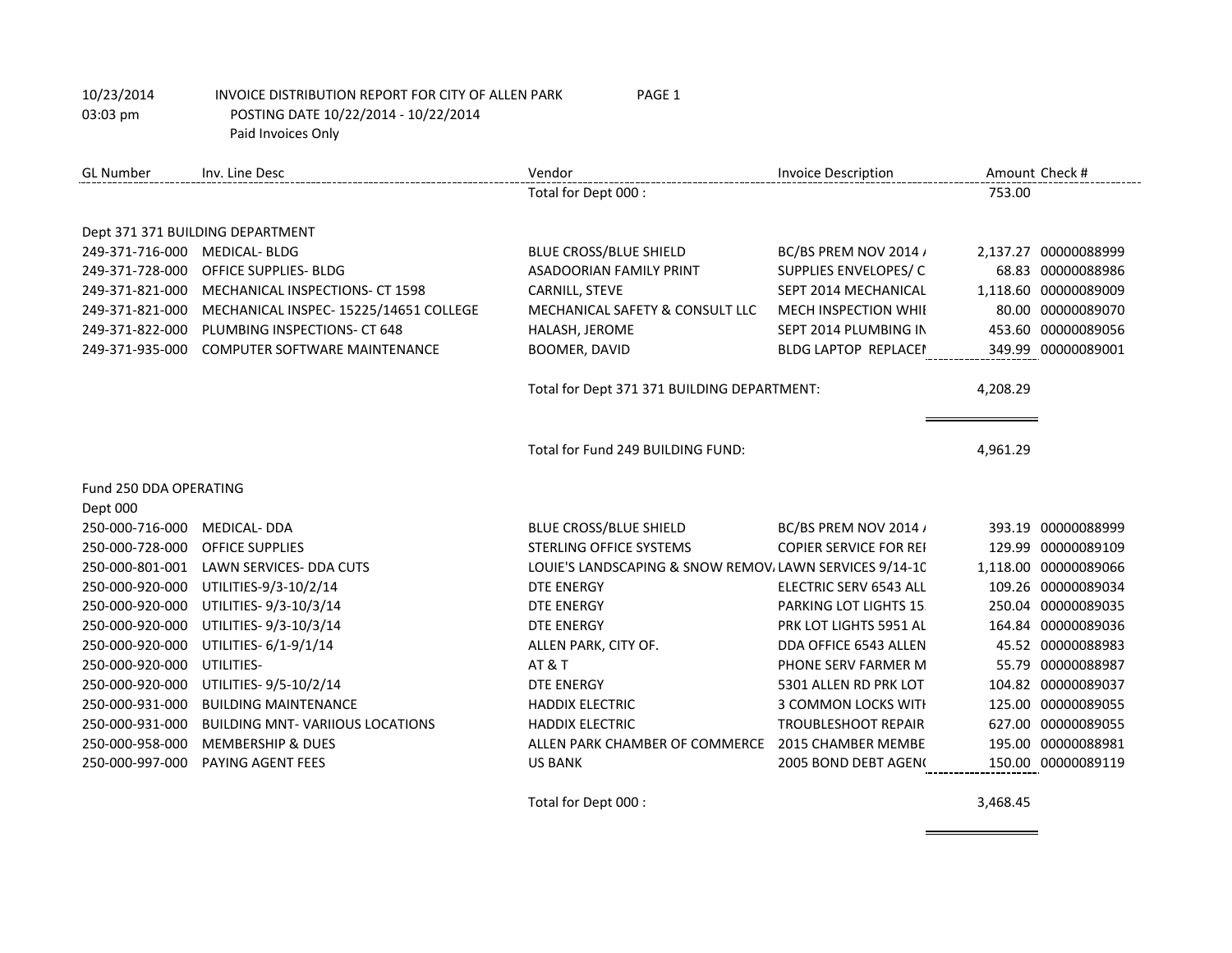| <b>GL Number</b>             | Inv. Line Desc                      | Vendor                                        | <b>Invoice Description</b>                                  | Amount Check #       |
|------------------------------|-------------------------------------|-----------------------------------------------|-------------------------------------------------------------|----------------------|
|                              |                                     | Total for Fund 250 DDA OPERATING:             |                                                             | 3,468.45             |
|                              | Fund 265 DRUG FORFEITURE - FEDERAL  |                                               |                                                             |                      |
| Dept 000                     |                                     |                                               |                                                             |                      |
| 265-000-729-000              | K-9 TRAINING - DAN MACK             | K-9 ACADEMY TRAINING FACILTIY LLC             | K-9 TRAINING MNT FEE :                                      | 1,600.00 00000089061 |
| 265-000-939-000              | <b>VEHICLE MAINTENANCE</b>          | <b>GLENDALE AUTO VALUE</b>                    | PARTS 2009 FORD ESCAL                                       | 98.27 00000089049    |
| 265-000-939-000              | <b>VEHICLE MAINTENANCE</b>          | <b>GLENDALE AUTO VALUE</b>                    | <b>PARTS</b>                                                | 136.22 00000089049   |
| 265-000-939-000              | <b>VEHICLE MAINTENANCE</b>          | <b>GLENDALE AUTO VALUE</b>                    | PARTS 2009 CROWN VIC                                        | 12.09 00000089049    |
| 265-000-939-000              | <b>VEHICLE MAINTENANCE</b>          | <b>GLENDALE AUTO VALUE</b>                    | PARTS FOR 2012 FORD E                                       | 69.00 00000089049    |
| 265-000-939-000              | <b>VEHICLE MAINTENANCE</b>          | <b>GLENDALE AUTO VALUE</b>                    | PARTS FOR 2009 FORD C                                       | 155.59 00000089049   |
| 265-000-939-000              | <b>VEHICLE MAINTENANCE</b>          | <b>BELLE TIRE DISTRIBUTORS</b>                | <b>SERVICES / PARTS</b>                                     | 364.92 00000088997   |
| 265-000-939-000              | <b>VEHICLE MAINTENANCE</b>          | BAKER'S GAS & WELDING SUPPLY                  | <b>SUPPLIES</b>                                             | 18.91 00000088992    |
| 265-000-939-000              | <b>VEHICLE MAINTENANCE</b>          | <b>BAKER'S GAS &amp; WELDING SUPPLY</b>       | <b>SERVICES</b>                                             | 19.45 00000088992    |
| 265-000-939-000              | <b>VEHICLE MAINTENANCE</b>          | SAFETY-KLEEN                                  | MULTI USE PARTS CLEAN                                       | 62.17 00000089093    |
| 265-000-985-000              | <b>VEHICLES- PATROL INTERCEPTOR</b> | <b>CYNERGY</b>                                | EQUIP & INSTALL SERV N                                      | 4,541.77 00000089022 |
|                              |                                     | Total for Dept 000 :                          |                                                             | 7,078.39             |
|                              |                                     | Total for Fund 265 DRUG FORFEITURE - FEDERAL: |                                                             | 7,078.39             |
|                              | Fund 266 DRUG FORFEITURE - STATE    |                                               |                                                             |                      |
| Dept 000                     |                                     |                                               |                                                             |                      |
| 266-000-657-000              | FORFEITED MONIES-STATE&LOCAL        | TAYLOR, CITY OF                               | <b>GUN RANGE RENTAL 8/2</b><br><b>COUN RANGE RENTAL 8/2</b> | 600.00 00000089111   |
|                              |                                     | Total for Dept 000 :                          |                                                             | 600.00               |
|                              |                                     |                                               |                                                             |                      |
|                              |                                     | Total for Fund 266 DRUG FORFEITURE - STATE:   |                                                             | 600.00               |
| Fund 271 LIBRARY<br>Dept 000 |                                     |                                               |                                                             |                      |
| 271-000-716-000              | MEDICAL-LIB                         | <b>BLUE CROSS/BLUE SHIELD</b>                 | BC/BS PREM NOV 2014 /                                       | 393.19 00000088999   |
| 271-000-728-000              | OFFICE SUPPLIES                     | DEMCO, INC.                                   | <b>OFFICE SUPPLIES</b>                                      | 330.28 00000089024   |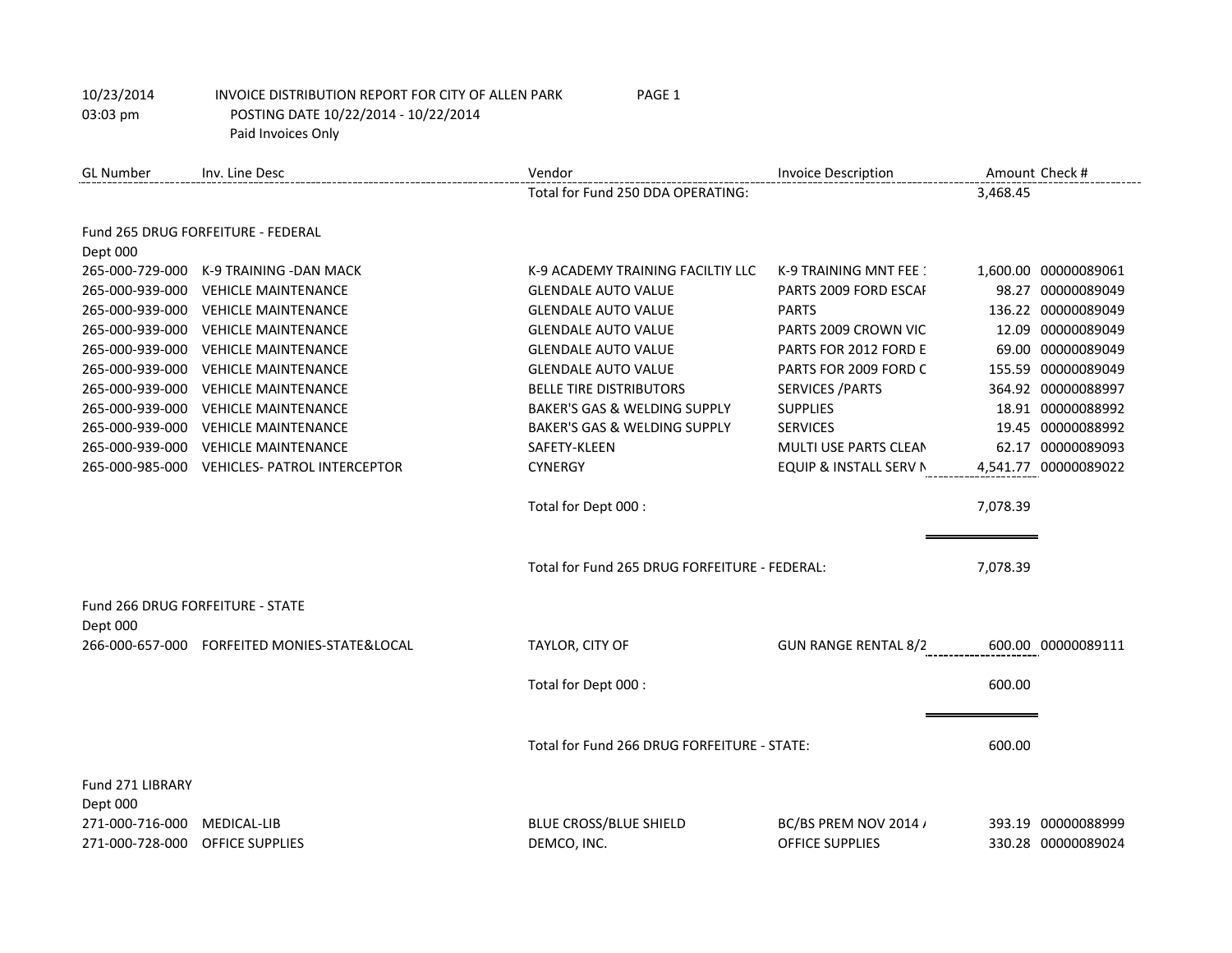GL Number Inv. Line Desc and Amount Check # Invoice Description Amount Check # Invoice Description Amount Check # 271-000-728-000 OFFICE SUPPLIES DEMCO, INC. OFFICE SUPPLIES 332.43 00000089024 271-000-728-000 OFFICE SUPPLIES NATIONAL PEN CORP. PMT FOR MAGNETIC CALENDARS 441.90 00000089075 271-000-757-000 OPERATING SUPPLIES MEYER, MARC HAUNTED LIBRARY OCT 225.00 00000089073 271-000-757-000 OPERATING SUPPLIES CORIENTAL TRADING CO. MATERIALS 631.75 00000089078 271-000-827-000 LIBRARY SERVICES THE LIBRARY NETWORK BARCODES 336.00 00000089112 271-000-827-000 LIBRARY SERVICES THE LIBRARY NETWORK DATAMAILERS 349.05 00000089112 271-000-827-000 LIBRARY SERVICES THE LIBRARY NETWORK GOOGLE PLAY LISC/TABLEM 1,420.35 00000089112 271-000-827-000 LIBRARY SERVICES THE LIBRARY NETWORK BASIC FEE BDBS COSTS 7.480.80 00000089112 271-000-827-000 LIBRARY SERVICES THE LIBRARY NETWORK MISC INTERNET LISC RENEWAL MANT STRANG SERVICES THE LIBRARY NETWORK 271-000-827-000 LIBRARY SERVICES PIPER MOUNTAIN WEBS LLC LIBRARY WEBSITE TEMPLATE 1,275.00 00000089085 271-000-827-000 LIBRARY SERVICES **WE SERVICES WATER SERVICES, INC 9/2-9/29/14 PLACEMENTS 89.50 00000089118** 271-000-828-000 MATERIALS BAKER & TAYLOR MATERIALS 134.97 00000088991 271-000-828-000 MATERIALS BAKER & TAYLOR MATERIALS 194.17 00000088991 271-000-828-000 MATERIALS BAKER & TAYLOR MATERIALS 160.23 00000088991 271-000-828-000 MATERIALS BAKER & TAYLOR MATERIALS 424.02 00000088991 271-000-828-000 MATERIALS BAKER & TAYLOR MATERIALS 259.59 00000088991 271-000-828-000 MATERIALS BAKER & TAYLOR MATERIALS 402.62 00000088991 271-000-828-000 MATERIALS BAKER & TAYLOR MATERIALS 116.80 00000088991 271-000-828-000 MATERIALS MCGRAW-HILL GLOBAL ED HOLDINGS LL PMT FOR CALENAR EVENTS 283.95 00000089069 271-000-828-000 MATERIALS **PETTY CASH - LIBRARY REPLENISH PETTY CASH - LIBRARY** REPLENISH PETTY CASH 92.99 00000089083 271-000-853-000 TELEPHONE- LIBRARY AT AT & T LONG DISTANCE LONG DIST SERVICE 2.16 00000088990 271-000-920-000 UTILITIES- LIBRARY DTE ENERGY SERVICES 9/22-10/21/14 72.99 00000089043 271-000-931-000 BUILDING MAINTENANCE- LIB CUTS LOUIE'S LANDSCAPING & SNOW REMOVALAWN SERVICES 9/14-10 80.00 00000089066 271-000-943-000 EQUIPMENT RENTAL **And The State of Contra MINOLTA BUSINESS SOLUTIONS** METER CHGS 9/1-9/30/1 155.07 00000089064 Total for Dept 000 : 20,691.81 Total for Fund 271 LIBRARY: 20,691.81

Fund 592 WATER & SEWER Dept 000 592-000-275-000 REFUNDABLE UTILITY PAYMENTS SAND,THOMAS REFUND FOR 14549 UN 137.79 00000089095 592-000-417-000 SEWAGE DISPOSAL- WHOLESALE SEWER DETROIT WATER & SEWAGE DEPT. MONTH OF SEPT 2014 53,900.00 00000089025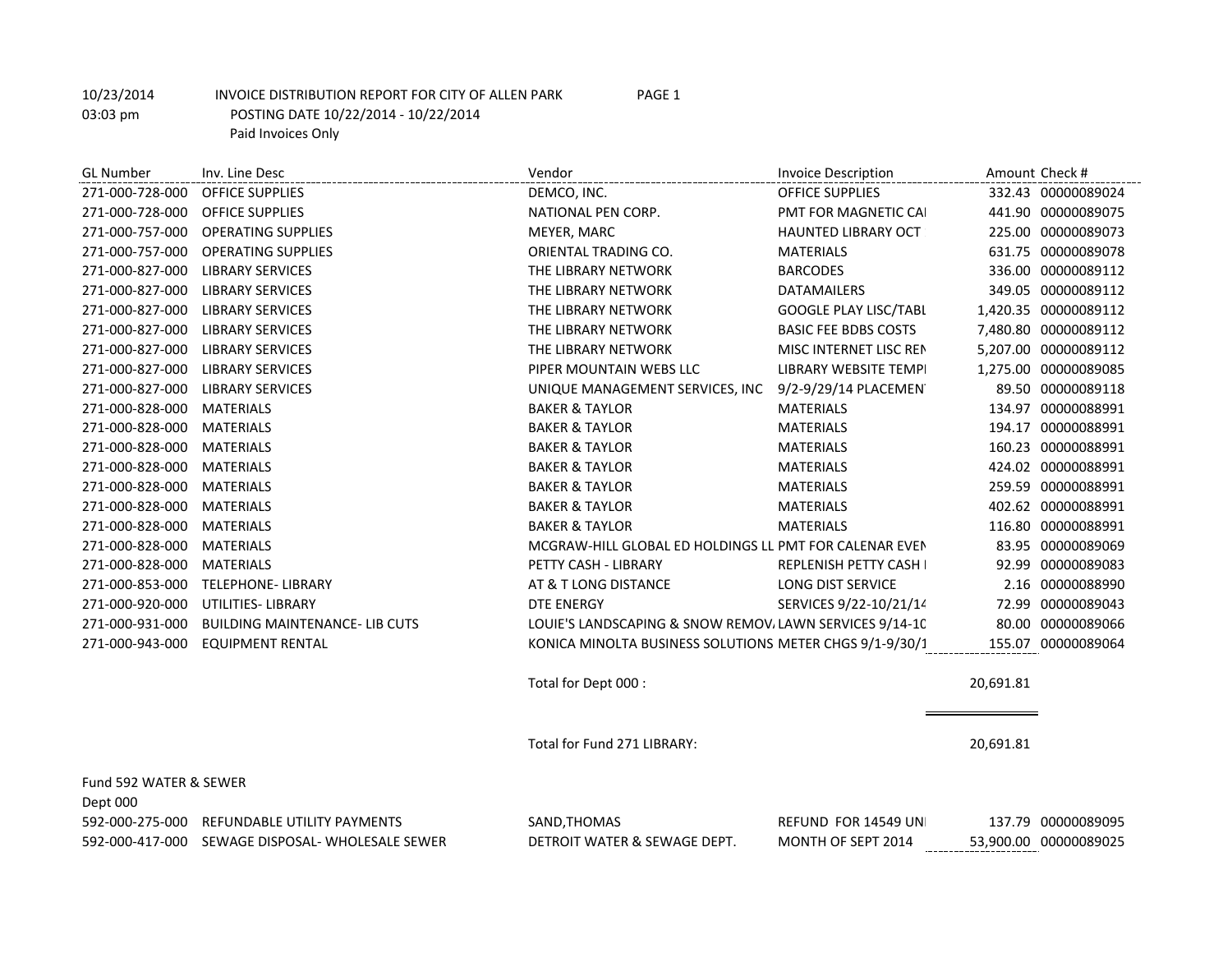| GL Number                    | Inv. Line Desc                        | Vendor                                               | <b>Invoice Description</b>  | Amount Check #        |
|------------------------------|---------------------------------------|------------------------------------------------------|-----------------------------|-----------------------|
|                              |                                       | Total for Dept 000 :                                 |                             | 54,037.79             |
| Dept 601 601 WATER AND SEWER |                                       |                                                      |                             |                       |
|                              | 592-601-604-000 IWC CHARGES - DETROIT | DETROIT WATER & SEWAGE DEPT.                         | <b>IWC CHARGES FOR SEPT</b> | 4,099.64 00000089026  |
| 592-601-607-300              | <b>EXCESS FLOWS - WAYNE COUNTY</b>    | <b>WAYNE COUNTY</b>                                  | OCT 2014 EXCESS FLOW        | 64,549.00 00000089122 |
| 592-601-643-000              | UTILITIES-4230 LAURENCE               | <b>DTE ENERGY</b>                                    | <b>SERVICES 9/3-10/2</b>    | 57.78 00000089038     |
| 592-601-643-000              | UTILITIES-4245 ALLRN RD               | <b>DTE ENERGY</b>                                    | SERVICES 9/3-10/2/14        | 406.63 00000089038    |
| 592-601-643-000              | UTILITIES-4320 LAURENCE               | <b>DTE ENERGY</b>                                    | SERVICES 9/3-10/2/14        | 57.14 00000089038     |
| 592-601-643-000              | UTILITIES- 4800 ENTERPRISE            | <b>DTE ENERGY</b>                                    | SERVICES 9/3-10/2/14        | 790.94 00000089038    |
| 592-601-643-000              | UTILITIES-17439 HANOVER               | <b>DTE ENERGY</b>                                    | SERVICES 9/10-10/8/14       | 272.16 00000089038    |
| 592-601-643-000              | UTILITIES-17501 OAKWOOD               | <b>DTE ENERGY</b>                                    | SERVICES 9/9-10/8/14        | 62.23 00000089038     |
| 592-601-643-000              | UTILITIES- ECORSE PUMP                | <b>AT &amp; T</b>                                    | SERVICE 10/10-11/9/14       | 20.15 00000088988     |
| 592-601-643-000              | UTILITIES- QUANDT                     | <b>AT &amp; T</b>                                    | SERVICES 10/13-11/12/1      | 20.15 00000088988     |
| 592-601-643-000              | <b>UTILITIES- WATER</b>               | AT & T LONG DISTANCE                                 | LONG DIST SERVICE           | 10.62 00000088990     |
| 592-601-667-001              | <b>VEHICLE MAINTENANCE</b>            | <b>GLENDALE AUTO VALUE</b>                           | <b>PARTS</b>                | 16.87 00000089049     |
| 592-601-667-001              | <b>VEHICLE MAINTENANCE</b>            | BAKER'S GAS & WELDING SUPPLY                         | <b>SUPPLIES</b>             | 18.93 00000088992     |
| 592-601-667-001              | <b>VEHICLE MAINTENANCE</b>            | <b>BAKER'S GAS &amp; WELDING SUPPLY</b>              | <b>SERVICES</b>             | 19.45 00000088992     |
| 592-601-667-001              | <b>VEHICLE MAINTENANCE</b>            | SAFETY-KLEEN                                         | MULTI USE PARTS CLEAN       | 62.17 00000089093     |
| 592-601-671-001              | SEWER MAINTENANCE- CAMERA             | <b>BROCK TOOL OF DETROIT</b>                         | REPAIRED SEWERLINE C/       | 946.65 00000089003    |
| 592-601-671-001              | SEWER MAINTENANCE- SHOP LABOR         | <b>BROCK TOOL OF DETROIT</b>                         | REPAIRED SEWERLINE C/       | 50.00 00000089003     |
|                              | 592-601-671-001 SEWER MAINTENANCE     | <b>USA BLUEBOOK</b>                                  | <b>SUPPLIES</b>             | 99.95 00000089120     |
| 592-601-673-001              | MAIN MAINTENANCE- WATERMAIN           | LOWE'S                                               | SERVICE INVOICES 9/6-9      | 102.91 00000089067    |
| 592-601-673-001              | <b>MAIN MAINTENANCE</b>               | LOWE'S                                               | SERVICE INVOICES 9/6-9      | 167.77 00000089067    |
| 592-601-673-001              | <b>MAIN MAINTENANCE</b>               | <b>USA BLUEBOOK</b>                                  | <b>BOOTS</b>                | 41.87 00000089120     |
| 592-601-673-001              | <b>MAIN MAINTENANCE</b>               | <b>SLC METER LLC</b>                                 | REPAIR CLAMPS FOR WA        | 709.11 00000089103    |
| 592-601-673-001              | <b>MAIN MAINTENANCE</b>               | <b>USA BLUEBOOK</b>                                  | <b>SUPPLIES</b>             | 723.35 00000089120    |
| 592-601-673-001              | <b>MAIN MAINTENANCE</b>               | OSBORNE CONCRETE CO.                                 | <b>CLASS 2 FILL SAND</b>    | 75.00 00000089079     |
| 592-601-673-001              | MAIN MAINTENANCE- SERVICES 9/30/14    | HYDRO DESIGNS, INC.                                  | <b>CROSS CONN CONTROL</b>   | 1,935.00 00000089059  |
| 592-601-673-001              | <b>MAIN MAINTENANCE</b>               | <b>SLC METER LLC</b>                                 | REPAIR CLAMPS FOR WA        | 4,494.84 00000089103  |
| 592-601-673-001              | <b>MAIN MAINTENANCE- DAMAGES</b>      | <b>DTE ENERGY</b>                                    | PMT FOR PROPERTY DA         | 743.66 00000089042    |
| 592-601-677-001              | <b>HYDRANT MAINTENANCE</b>            | <b>USA BLUEBOOK</b>                                  | <b>SUPPLIES</b>             | 449.95 00000089120    |
| 592-601-678-001              | <b>METER MAINTENANCE</b>              | A & B LOCKSMITH                                      | <b>KEYS METER SHOP</b>      | 155.40 00000088976    |
| 592-601-678-003              | <b>PAVEMENT REPAIRS</b>               | DOMINIC GAGLIO CONSTRUCTION, INC REMOVE/REPL CONCRET |                             | 18,738.08 00000089029 |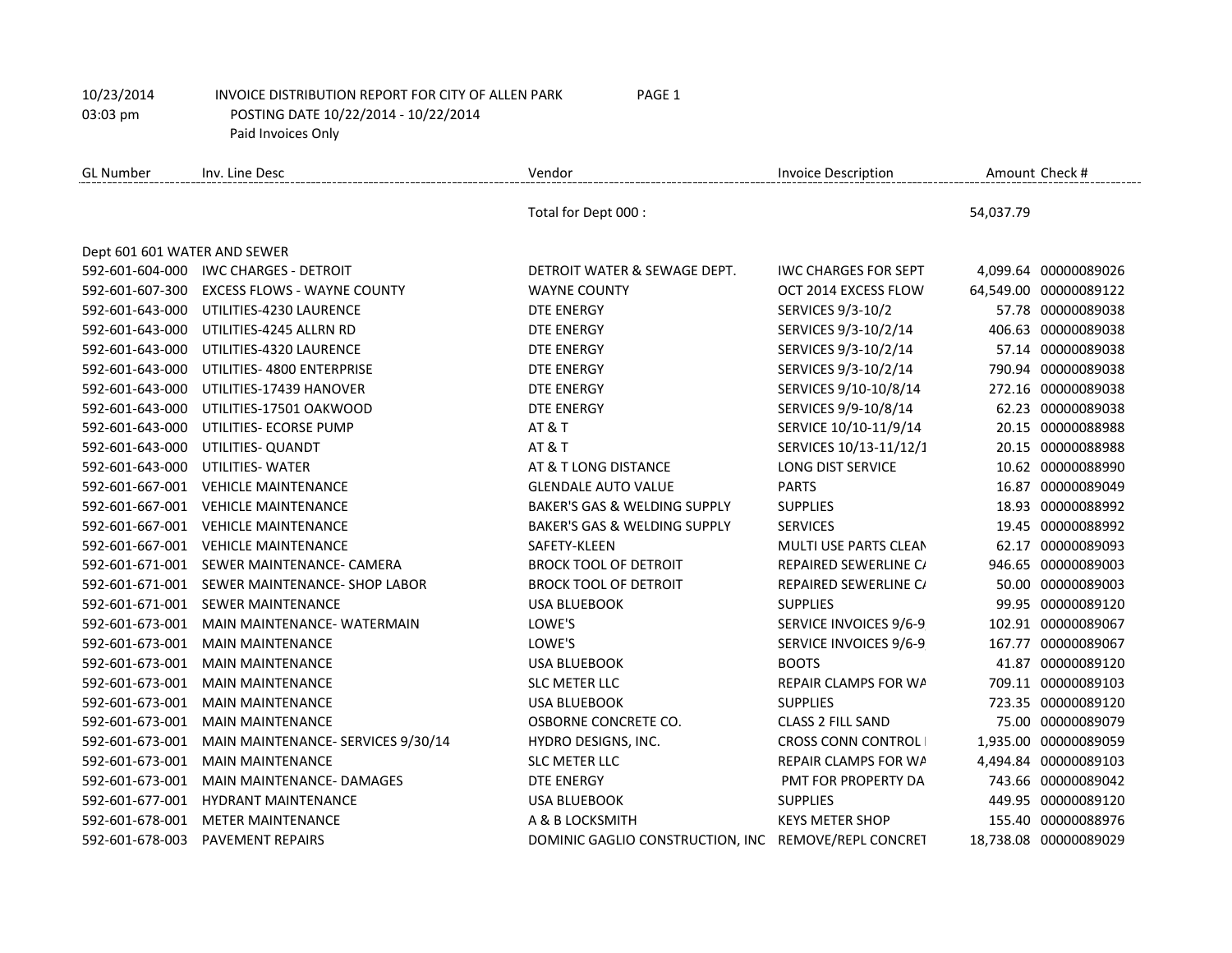| <b>GL Number</b>   | Inv. Line Desc                           | Vendor                                                | <b>Invoice Description</b>  |            | Amount Check #        |
|--------------------|------------------------------------------|-------------------------------------------------------|-----------------------------|------------|-----------------------|
| 592-601-678-003    | <b>PAVEMENT REPAIRS</b>                  | DOMINIC GAGLIO CONSTRUCTION, INC REMOVE/REP CONCRETI  |                             |            | 5,555.98 00000089029  |
| 592-601-678-003    | <b>PAVEMENT REPAIRS-</b>                 | DOMINIC GAGLIO CONSTRUCTION, INC REM/REPLA CONCRETE \ |                             |            | 36,457.50 00000089029 |
| 592-601-712-000    | CLOTHING, CLEANING - WATER DEPT          | <b>GRAPHICWEAR</b>                                    | <b>SAFETY GREEN SHIRTS</b>  |            | 490.50 00000089054    |
| 592-601-712-000    | CLOTHING, CLEANING & TECH SKILLS-9/5/14  | CINTAS CORP.                                          | UNIFORMS WATER-9/1-         |            | 36.35 00000089011     |
| 592-601-712-000    | CLOTHING, CLEANING & TECH SKILLS-9/12/14 | CINTAS CORP.                                          | UNIFORMS WATER9/1-9         |            | 36.35 00000089011     |
| 592-601-712-000    | CLOTHING, CLEANING & TECH SKILLS-9/19/14 | CINTAS CORP.                                          | UNIFORMS WATER 9/1-9        |            | 36.35 00000089011     |
| 592-601-712-000    | CLOTHING, CLEANING & TECH SKILLS-9/26/14 | CINTAS CORP.                                          | UNIFORMS WATER-9/1-!        |            | 36.35 00000089011     |
| 592-601-712-000    | CLOTHING, CLEANING & TECH SKILLS-8/1/14  | CINTAS CORP.                                          | UNIFORMS WATER 8/1-8        |            | 41.18 00000089011     |
| 592-601-712-000    | CLOTHING, CLEANING & TECH SKILLS-8/8/14  | CINTAS CORP.                                          | UNIFORMS WATER 8/1-8        |            | 41.18 00000089011     |
| 592-601-712-000    | CLOTHING, CLEANING & TECH SKILLS-8/15/14 | CINTAS CORP.                                          | <b>UNIFORMS WATER</b>       |            | 36.35 00000089011     |
| 592-601-712-000    | CLOTHING, CLEANING & TECH SKILLS-8/22/14 | CINTAS CORP.                                          | UNIFORMS WATER-8/1-         |            | 36.35 00000089011     |
| 592-601-712-000    | CLOTHING, CLEANING & TECH SKILLS-8/29/14 | CINTAS CORP.                                          | UNIFORMS WATER 8/1-8        |            | 36.35 00000089011     |
| 592-601-716-000    | MEDICAL-WATER/SEW                        | <b>BLUE CROSS/BLUE SHIELD</b>                         | BC/BS PREM NOV 2014 /       |            | 9,773.66 00000088999  |
| 592-601-717-000    | RETIREE HEALTH BENEFITS- CHERYL STEWART  | DOWNRIVER ASTHMA & ALLERGY CTR                        | <b>ANTIGEN THERAPY SERV</b> |            | 192.00 00000089031    |
| 592-601-717-000    | RETIREE HEALTH BENEFITS- WATER/SEW RET   | <b>BLUE CROSS/BLUE SHIELD</b>                         | BC/BS PREM NOV 2014 /       |            | 10,087.00 00000088999 |
| 592-601-717-000    | RETIREE HEALTH BENEFITS- WAT/SEW RET     | <b>BLUE CROSS BLUE SHIELD</b>                         | BC/BS PREM NOV 2014 I       |            | 4,673.67 00000088998  |
| 592-601-940-500    | FAIRLANE/INDEPNCE MKT STS - 10/1-10/31/1 | SECURITY CENTRAL PROTECTION                           | AR #SC3225 SERVICES         |            | 28.85 00000089098     |
| 592-601-940-500    | FAIRLANE/INDEPNCE MKT STATIONS           | <b>USA BLUEBOOK</b>                                   | <b>SUPPLIES</b>             |            | 139.95 00000089120    |
| 592-601-940-500    | <b>FAIRLANE/INDEPNCE MKT STATIONS</b>    | <b>COLE REAL ESTATE INVESTMENTS</b>                   | ELEC SERV FOR WATER F       |            | 793.12 00000089017    |
| 592-601-951-000    | ENGINEERING CONSULTANTS- 9/21-10/16/14   | <b>BUCCILLI GROUP, LLC</b>                            | 2014 ECORSE RD WATER        |            | 18,999.85 00000089004 |
| 592-601-962-000    | <b>MISCELLANEOUS</b>                     | DOHENY, JACK SUPPLY, INC.                             | SUPPLIES FOR GAS MON        |            | 706.65 00000089028    |
| 592-601-985-000    | CAPITAL OUTLAY-MAINS- 9/22-9/30/14       | LIQUI-FORCE SERV.                                     | LFS PROJECT #02RM031        |            | 13,292.40 00000089065 |
| 592-601-985-000    | CAPITAL OUTLAY-MAINS-10/2-10/3/14        | LIQUI-FORCE SERV.                                     | LFS PROJ 02RM0314073        |            | 10,615.00 00000089065 |
|                    |                                          | Total for Dept 601 601 WATER AND SEWER:               |                             | 188,132.94 |                       |
| Dept 603 603 BASIN |                                          |                                                       |                             |            |                       |
| 592-603-716-000    | <b>EMPLOYEE BENEFITS- BASIN</b>          | <b>BLUE CROSS/BLUE SHIELD</b>                         | BC/BS PREM NOV 2014 /       |            | 1,578.15 00000088999  |
| 592-603-757-000    | <b>OPERATING SUPPLIES</b>                | DOHENY, JACK SUPPLY, INC.                             | SUPPLIES FOR GAS MON        |            | 765.00 00000089028    |
| 592-603-757-000    | <b>OPERATING SUPPLIES</b>                | DOHENY, JACK SUPPLY, INC.                             | SUPPLIES FOR SAFETY M       |            | 1,158.89 00000089028  |
| 592-603-853-000    | <b>TELEPHONE- BASIN</b>                  | <b>AT &amp; T</b>                                     | SERVICES 10/4-11/3/14       |            | 23.30 00000088988     |
| 592-603-853-000    | TELEPHONE-DIX ALARM                      | <b>AT &amp; T</b>                                     | SERVICES 10/10-11/9/14      |            | 26.75 00000088988     |
| 592-603-920-000    | UTILITIES-14500 MORAN                    | <b>DTE ENERGY</b>                                     | SERVICES 9/9-10/9/14        |            | 3,633.01 00000089038  |
| 592-603-920-000    | UTILITIES-1050 ENTERPRISE                | <b>DTE ENERGY</b>                                     | SERVICES 9/3-10/2/14        |            | 182.90 00000089038    |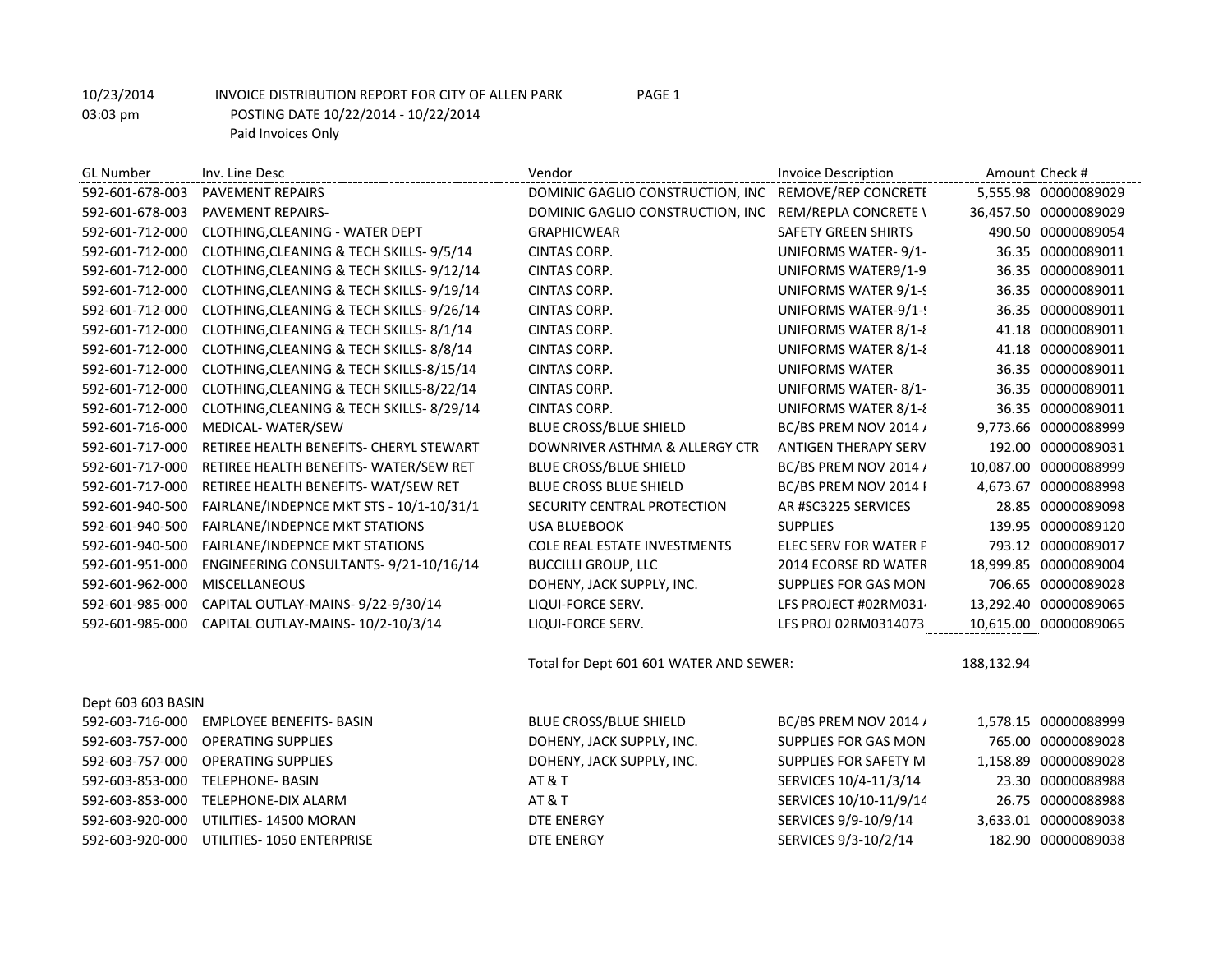GL Number Inv. Line Desc and Amount Check # Invoice Description Amount Check # Invoice Description Amount Check # 592-603-920-000 UTILITIES- 14500 MORAN DTE ENERGY DTE ENERGY GAS SERVICES 9/9-10/8/14 34.16 00000089043 592-603-920-000 UTILITIES- 14500 MORAN APT 2 DTE ENERGY GAS SERVICES 9/9-10/8/14 34.16 00000089043 592-603-934-000 EQUIPMENT MAINTENANCE MEXER LABORATORY, INC FLOAT SOLVE 5 GALLON 1,047.70 00000089072 592-603-934-000 EQUIPMENT MAINTENANCE BELFORT INSTRUMENT COMPANY CHART PRECIPITATION 5 132.89 00000088996 592-603-939-000 VEHICLE MAINTENANCE GLENDALE AUTO VALUE PARTS 16.87 00000089049 592-603-939-000 VEHICLE MAINTENANCE **DOHENY, JACK SUPPLY, INC.** SUPPLIES FOR VACTOR S 3,364.38 00000089028 592-603-939-000 VEHICLE MAINTENANCE **DOHENY, JACK SUPPLY, INC.** SUPPLIES FOR VACTOR S 62.15 00000089028 592-603-940-000 FAIRLANE/INDEPNCE MKT STATIONS AT & T SERVICES 10/4-11/3/14 63.34 00000088988 592-603-940-000 FAIRLANE/INDEPNCE MKT STATIONS AT & T AT STATION SERVICES 10/4-11/3/14 21.24 00000088988 Total for Dept 603 603 BASIN: 12,144.89 Total for Fund 592 WATER & SEWER: 278,223.02 Fund 593 SOUTHFIELD LEASE PROPERTIES Dept 000 593-000-931-000 BUILDING MNT- ZONING AMEND SOUTHFIELD RD WADE-TRIM/ASSOCIATES, INC. PROF SERV 6/1-6/28/14 3,445.20 00000089121 593-000-931-000 BUILDING MNT PHASE 900 MISC ENG SERV WADE-TRIM/ASSOCIATES, INC. PROF SERVICES 6/2-6/28 690.00 00000089121 593-000-931-000 BUILDING MNT- PHASE 900 MISC ENG SERV WADE-TRIM/ASSOCIATES, INC. PROF SERV 7/27-8/3/14 1,695.00 00000089121 593-000-931-000 BUILDING MNT- ALTA SURVEY UPDATE WADE-TRIM/ASSOCIATES, INC. PROF SERV 7/27-8/31/14 3,577.50 00000089121 Total for Dept 000 : 9,407.70 Dept 696 16630 SOUTHFIELD CAM 593-696-921-000 ELECTRIC- 16630 SOUTHFIELD DTE ENERGY SERVICES 8/1 UNTIL 8/2. 20,268.40 00000089041 593-696-922-000 GAS-BLDG- 16630 SOUTHFIELD DTE ENERGY GAS SERVICES 8/4-8/22/21 17.27 00000089043 593-696-922-000 GAS-BLDG- 16630 SOUTHFIELD DTE ENERGY DTE ENERGY GAS SERVICES 8/4-8/22/2526.24 00000089043 593-696-931-600 BLDG MAINT-FIRE SAFETY EQ ACE SPRINKLER COMPANY UNDERGROUND BREAK 211,825.00 00000088978 Total for Dept 696 16630 SOUTHFIELD CAM: 32,636.91

Total for Fund 593 SOUTHFIELD LEASE PROPERTIES: 42,044.61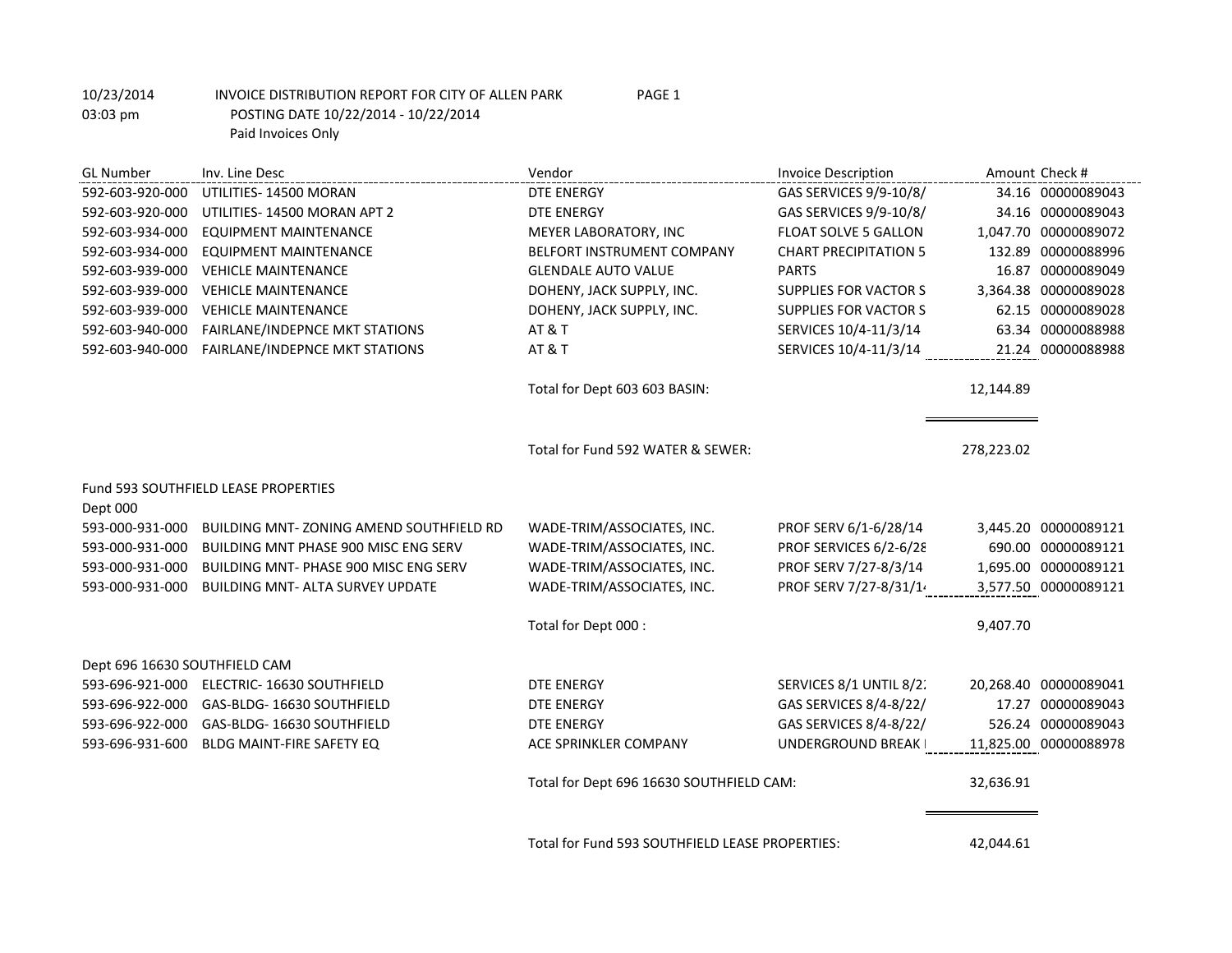| <b>GL Number</b>            | Inv. Line Desc                          | Vendor                                         | <b>Invoice Description</b> |            | Amount Check #        |
|-----------------------------|-----------------------------------------|------------------------------------------------|----------------------------|------------|-----------------------|
|                             |                                         |                                                |                            |            |                       |
| Fund 701 TRUST AND AGENCY   |                                         |                                                |                            |            |                       |
| Dept 000<br>701-000-242-000 | <b>CITY FESTIVITIES ESCROW</b>          | <b>ALLEN PARK ELKS</b>                         | DONATION TO PUMPKIN        |            | 750.00 00000088982    |
| 701-000-242-000             | <b>CITY FESTIVITIES ESCROW</b>          | <b>ZAPP SOFTWARE</b>                           | SET UP FEE FOR APPLICA     |            | 500.00 00000089129    |
|                             | 701-000-242-000 CITY FESTIVITIES ESCROW | <b>U.S. POSTAL SERVICE</b>                     | PO BOX FEE                 |            | 132.00 00000089117    |
|                             |                                         |                                                |                            |            |                       |
|                             |                                         | Total for Dept 000 :                           |                            | 1,382.00   |                       |
|                             |                                         |                                                |                            |            |                       |
|                             |                                         | Total for Fund 701 TRUST AND AGENCY:           |                            | 1,382.00   |                       |
|                             | Fund 703 SCHOOL AND COUNTY TAX FUND     |                                                |                            |            |                       |
| Dept 000                    |                                         |                                                |                            |            |                       |
| 703-000-225-007             | DUE TO SOUTHGATE-DISTRICT#7             | SOUTHGATE COMMUNITY SCHOOL                     | SUMMER TAX TRHU 10/        |            | 2,399.78 00000089134  |
| 703-000-225-009             | DUE TO ALLEN PARK-DISTRICT#9            | ALLEN PARK PUBLIC SCHOOLS                      | 2014 SUMMER TAXES TH       |            | 18,224.61 00000089130 |
| 703-000-225-011             | DUE TO MELVINDALE-DISTRICT#11           | MELVINDALE NAP PUBLIC SCHOOLS                  | <b>SUMMER TAXES THRU 1</b> |            | 8,582.16 00000089133  |
| 703-000-236-000             | DUE TO WAYNE CO.- RESA/ISD              | <b>WAYNE COUNTY TREASURER</b>                  | 2014 SUMMER TAX THR        |            | 9,240.60 00000089136  |
| 703-000-240-000             | DUE TO WAYNE CO. - S.E.T.               | <b>WAYNE COUNTY TREASURER</b>                  | 2014 SUMMER TAX THR        |            | 19,732.29 00000089136 |
| 703-000-241-000             | DUE TO WAYNE CO.-OPERATING              | <b>WAYNE COUNTY TREASURER</b>                  | 2014 SUMMER TAX THR        |            | 15,066.74 00000089136 |
| 703-000-275-000             | <b>REFUNDABLE TAXES</b>                 | STEFFES, JASON                                 | <b>OVERPMT OF SUMMER:</b>  |            | 111.42 00000089135    |
| 703-000-275-000             | <b>REFUNDABLE TAXES</b>                 | <b>LLOYD TAD</b>                               | <b>OVERPMT OF SUMMER:</b>  |            | 297.05 00000089132    |
| 703-000-275-000             | <b>REFUNDABLE TAXES</b>                 | FTV ALLEN PARK                                 | <b>OVERPMT OF SUMMER</b>   |            | 2,909.59 00000089131  |
|                             |                                         | Total for Dept 000 :                           |                            | 76,564.24  |                       |
|                             |                                         |                                                |                            |            |                       |
|                             |                                         | Total for Fund 703 SCHOOL AND COUNTY TAX FUND: |                            | 76,564.24  |                       |
|                             |                                         |                                                |                            |            |                       |
|                             | <b>Fund Totals:</b>                     |                                                |                            |            |                       |
|                             |                                         | Fund 101 GENERAL FUND                          |                            | 521,042.71 |                       |
|                             |                                         | Fund 202 MAJOR STREET FUND                     |                            | 54,915.86  |                       |
|                             |                                         | Fund 203 LOCAL STREET FUND                     |                            | 18,585.52  |                       |